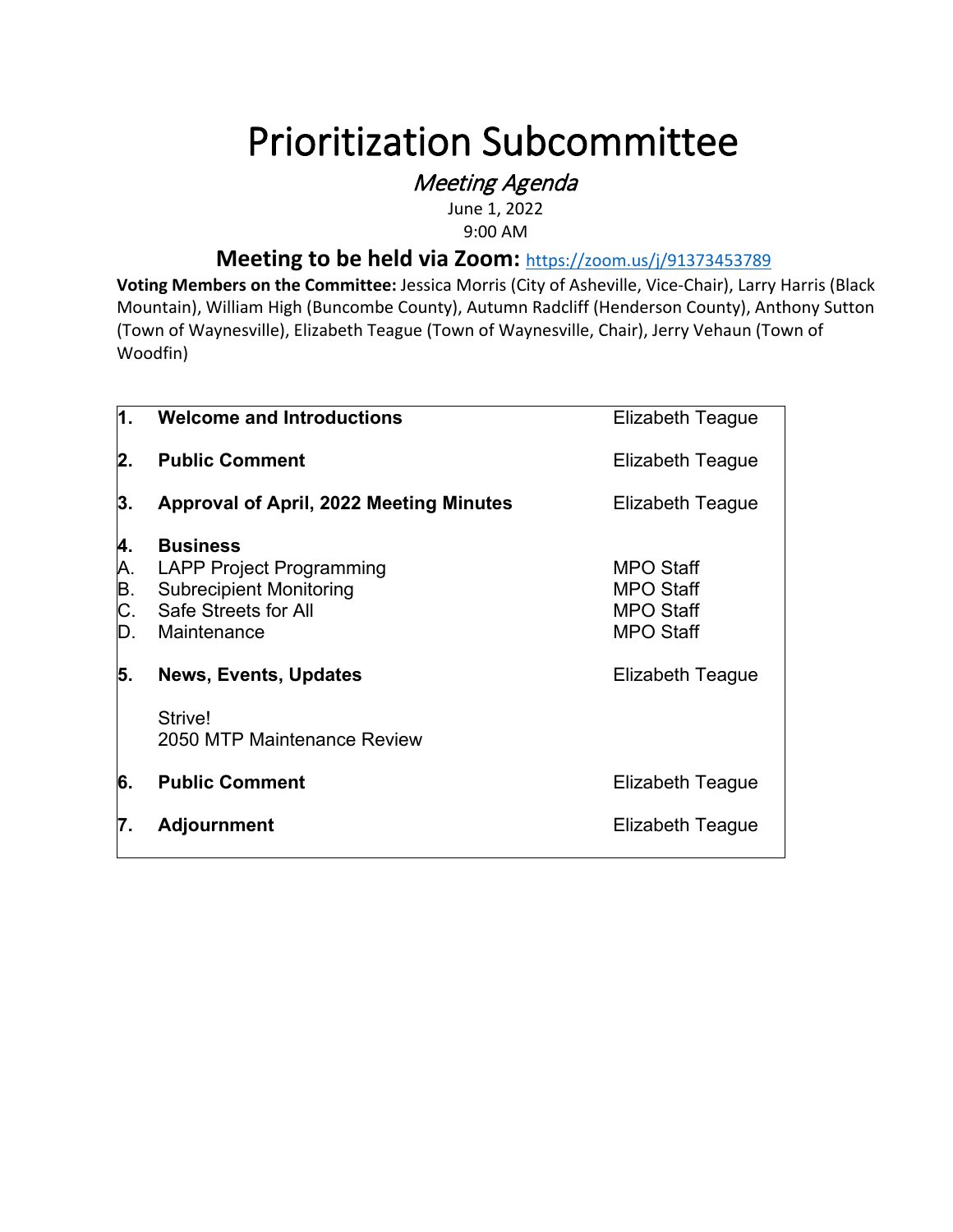# Item 3 **Prioritization Subcommittee Meeting Minutes**

Prioritization SubcommitteeMeeting

**Minutes May 4, 2022**

## **ATTENDANCE**

*Voting Members -Elizabeth Teague, Town of Waynesville* -Jessica Morris, City of Asheville -Autumn Radcliff, Henderson County -Larry B. Harris, Town of Black Mountain -Jerry Vehaun, Town of Woodfin -William High, Buncombe County -Anthony Sutton, Town of Waynesville

Non-Voting Members -Tristan Winkler, FBRMPO -John Ridout, FBRMPO -Hannah Bagli, FBRMPO -Teresa Robinson, NCDOT -Bill Marley, FHWA -Stephen Sparks, NCDOT Division 13 -Troy Wilson, NCDOT Division 14 -Hannah Cook, NCDOT Division 13

### WELCOME AND INTRODUCTIONS

Elizabeth Teague started the meeting with introductions. A quorum was announced,and roll was called.

## PUBLIC COMMENT

Marc Hunt, Buncombe County resident, made public comment to advocate for funding for the Woodfin Greenway.

# APPROVAL OF APRIL 2022 MINUTES AND AGENDA

*Jessica Morriss moved to approve the agenda and the April 2022 minutes. Larry Harris seconded the motion, which passed unanimouslyupon a roll call vote.*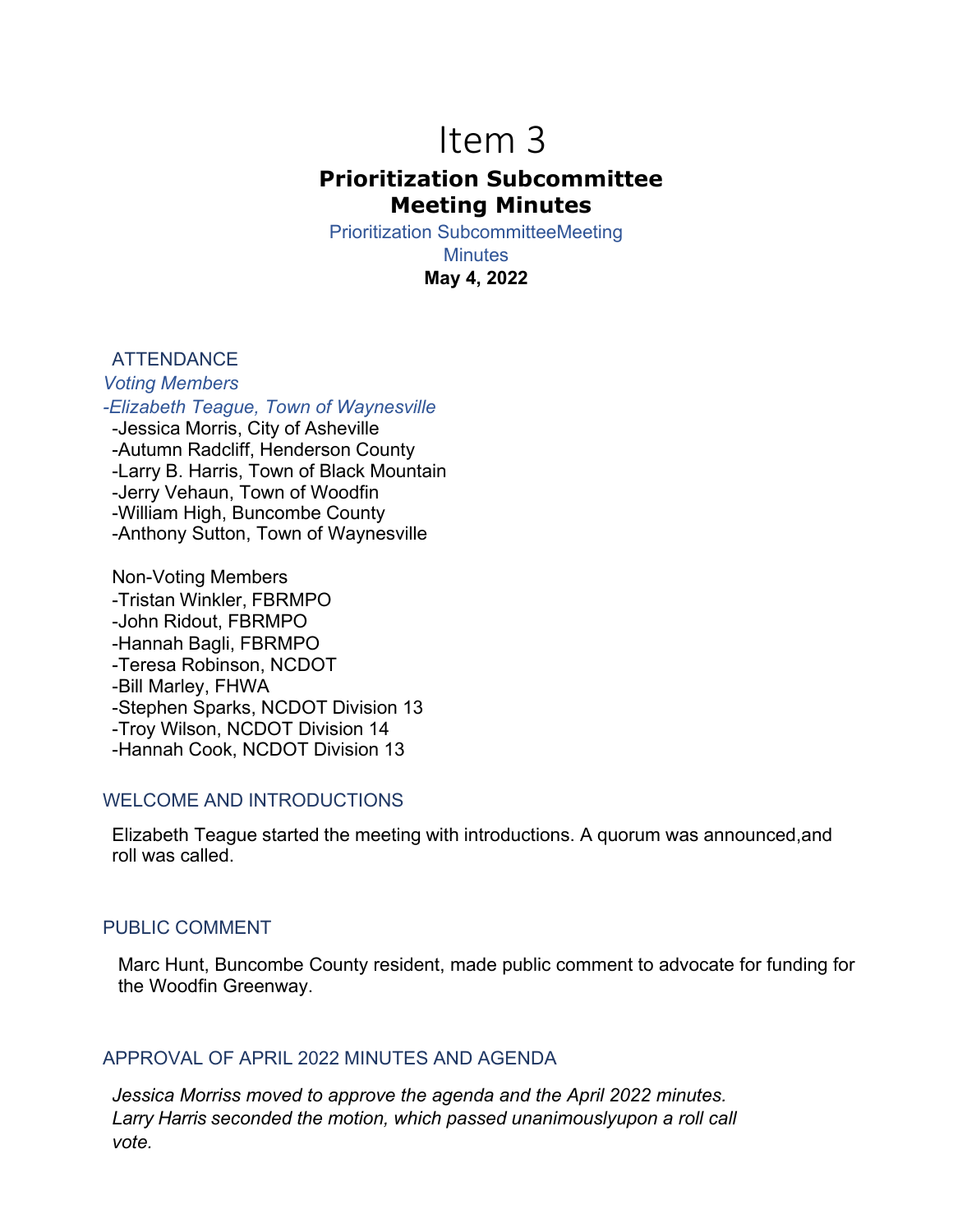## **BUSINESS**

### Draft 2024-2033 (S)TIP

The Draft 2024-2033 STIP was released on Monday, April 25th. Unlike the release of previous Draft STIPs, there are no new projects to be discussed but, instead, several projects have beenproposed to be "de-committed" in order to right-size NCDOT's budget.

# *Statewide Mobility*

| Projects In |                                                     | <b>Projects Out</b>                                                   |            |  |  |  |  |
|-------------|-----------------------------------------------------|-----------------------------------------------------------------------|------------|--|--|--|--|
| TIP ID      | <b>Project</b>                                      | <b>Project</b>                                                        | TIP ID     |  |  |  |  |
|             | I-2513B I-26 Connector<br>(Haywood to Broadway)     | I-26 Connector (I-26/I-40/I-<br>240 Interchange Final<br>Improvements | $T-2513C$  |  |  |  |  |
| I-4759      | Liberty Road (New<br>Interchange on I-40)           | I-26/US 64 Interchange                                                | 4400B<br>A |  |  |  |  |
| 2513A       | I-26 Connector (I-40<br>Improvements & Maintenance) |                                                                       |            |  |  |  |  |

# **Regional Impact**

| <b>Projects In</b> |                                                          | <b>Projects Out</b>                                                                      |        |
|--------------------|----------------------------------------------------------|------------------------------------------------------------------------------------------|--------|
| TIP ID             | <b>Project</b>                                           | <b>Project</b>                                                                           | TIP ID |
| I-                 | I-26 Connector (Partial I-26/I-<br>40/I-240              | Future I-26 Widening                                                                     | A-     |
|                    | 2513AB Interchange Improvements)                         |                                                                                          | 0010AA |
| I-                 | I-26 Connector (Widening from<br>$I-40$ to               | US 25A (Sweeten Creek Road)                                                              | Ծ-     |
| 2513AC             | Haywood)                                                 | Widening                                                                                 | 2801A  |
| U-5783             | US 64 Improvements (Laurel<br>Park)                      | NC 191 (Brevard Road)<br>Widening                                                        | U-     |
|                    |                                                          |                                                                                          | 3403B  |
| U-6049             | South Main Street Bridge<br>Widening<br>(Hendersonville) | NC 63 (New Leicester<br>Highway)<br>Access Management                                    | U-5972 |
|                    |                                                          | NC 63 (New Leicester<br>Highway) and                                                     | U-     |
|                    |                                                          | US 19 (Patton Avenue)<br>Intersection<br>Improvements                                    | 5971B  |
|                    |                                                          | NC 280 (Boylston Highway)<br>Access<br>Management                                        | U-6124 |
|                    |                                                          | US 25 (Weaverville Highway)<br>and<br><b>New Stock Road Intersection</b><br>Improvements | U-5973 |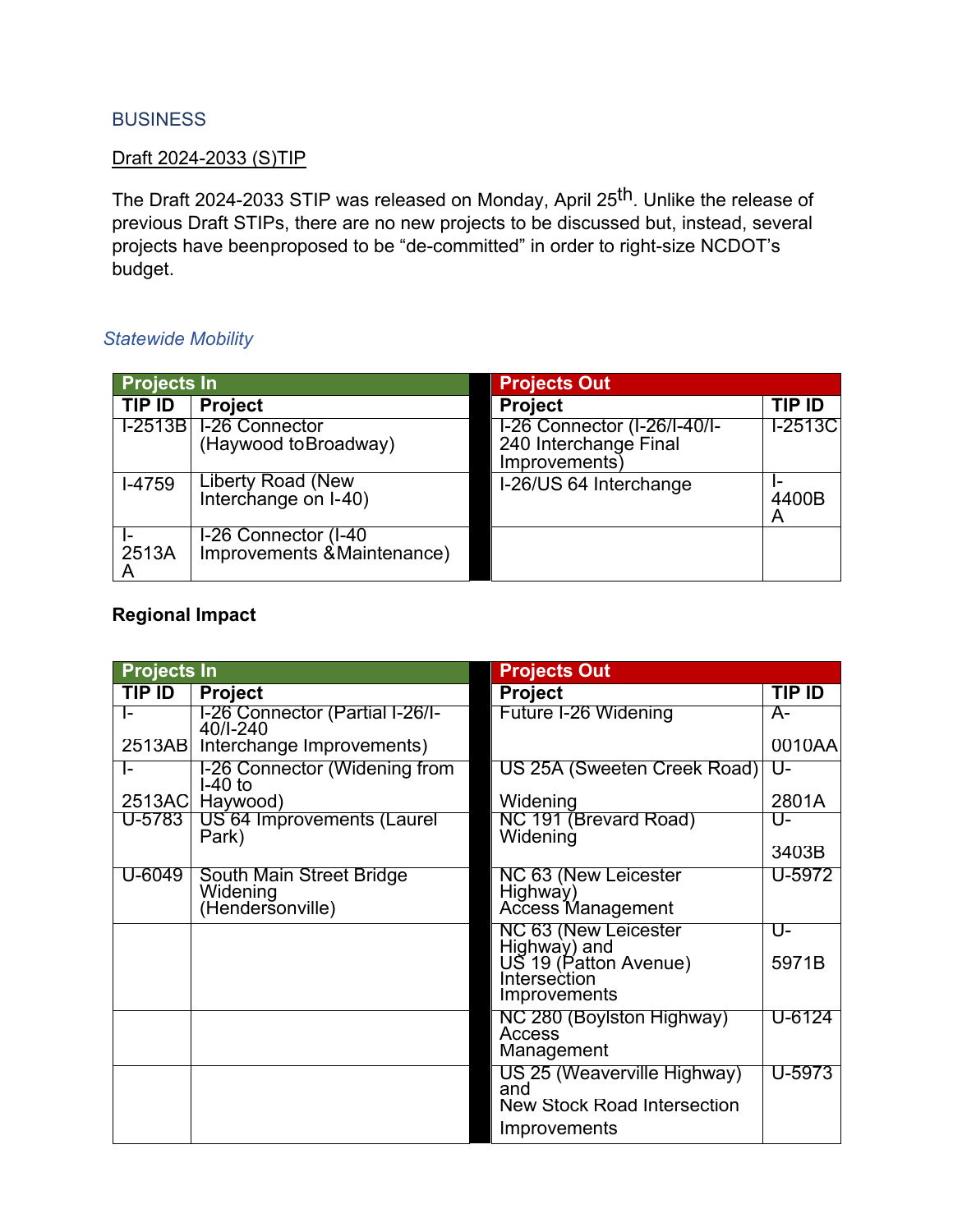# **Division Needs (Division 13)**

| <b>Projects In</b> |                                                                          | <b>Projects Out</b>                                                    |        |
|--------------------|--------------------------------------------------------------------------|------------------------------------------------------------------------|--------|
| TIP ID             | <b>Project</b>                                                           | <b>Project</b>                                                         | TIP ID |
| $I-4409$           | I-40/Blue Ridge Road<br>NewInterchange                                   | NC 81 (Swannanoa River<br>Road) Improvements (Biltmore<br>to S Tunnel) | U-5832 |
| $1-2513D$          | NC 251 (Riverside<br>Drive) Improvements<br>(Hill Street to<br>Broadway) | <b>Riceville Road Improvements</b>                                     | U-5837 |
| U-5834             | Mills Gap Road Widening                                                  | NC 81 (Swannanoa River<br>Road) Improvements (S<br>Tunnel to Tunnel)   | U-6046 |
| U-6163             | Mills Gap Road @ Cane Creek<br>RoadIntersection<br>Improvements          | N Louisiana Avenue<br>Improvements (Patton to<br>Emma)                 | U-6162 |
| U-4739             | Amboy/Meadow Road<br>Improvements                                        |                                                                        |        |
| U-6047             | Sand Hill/Sardis Road Widening                                           |                                                                        |        |
| EB-<br>5919        | McDowell/Choctaw<br>PedestrianImprovements                               |                                                                        |        |
| EB-<br>5822        | North RAD Greenway                                                       |                                                                        |        |
| EB-<br>5965        | <b>Deaverview Road Sidewalks</b>                                         |                                                                        |        |

# **Division Needs (Division 14)**

| <b>Projects In</b> |                                               | <b>Projects Out</b>                         |        |  |  |  |  |  |
|--------------------|-----------------------------------------------|---------------------------------------------|--------|--|--|--|--|--|
| TIP ID             | <b>Project</b>                                | <b>Project</b>                              | TIP ID |  |  |  |  |  |
| $R -$              | NC 191 Widening (NC                           | South Main Street Widening                  | U-4712 |  |  |  |  |  |
| 2588               | 280 to Mountain Road)                         | (HyattCreek to US 276                       |        |  |  |  |  |  |
| B                  |                                               | (Pigeon St))                                |        |  |  |  |  |  |
| U-5839             | US 276 (Russ Avenue)                          | US 276 @ Crymes Cove                        | U-6158 |  |  |  |  |  |
|                    | Improvements (Main Street to                  | RoadIntersection                            |        |  |  |  |  |  |
|                    | US 23/74)                                     | Improvements                                |        |  |  |  |  |  |
| U-5888             | N Main @ Walnut                               | US 276 (Russ Avenue)                        | U-6159 |  |  |  |  |  |
|                    | Intersection                                  | <b>Access Management (US</b>                |        |  |  |  |  |  |
|                    | Improvements                                  | 23/74 to US 19                              |        |  |  |  |  |  |
|                    |                                               | (Dellwood Road))                            |        |  |  |  |  |  |
| U-5886             | White Street Improvements                     | US 19/23 Improvements                       | U-6048 |  |  |  |  |  |
|                    |                                               | (ChestnutMountain to                        |        |  |  |  |  |  |
|                    |                                               | Wiggins Road)                               |        |  |  |  |  |  |
| R-5921             | US 276 (Jonathan Creek)<br>Road) Improvements | US 23/74 Improvements<br>(BalsamView to Old | U-6172 |  |  |  |  |  |
|                    |                                               | Balsam)                                     |        |  |  |  |  |  |
| R-5748             | Kanuga Road Improvements                      |                                             |        |  |  |  |  |  |
| EB-                | <b>Blythe Street Sidewalks</b>                |                                             |        |  |  |  |  |  |
| 5860               |                                               |                                             |        |  |  |  |  |  |
| EB-                | <b>Grove Street Sidewalks</b>                 |                                             |        |  |  |  |  |  |
| 5963               |                                               |                                             |        |  |  |  |  |  |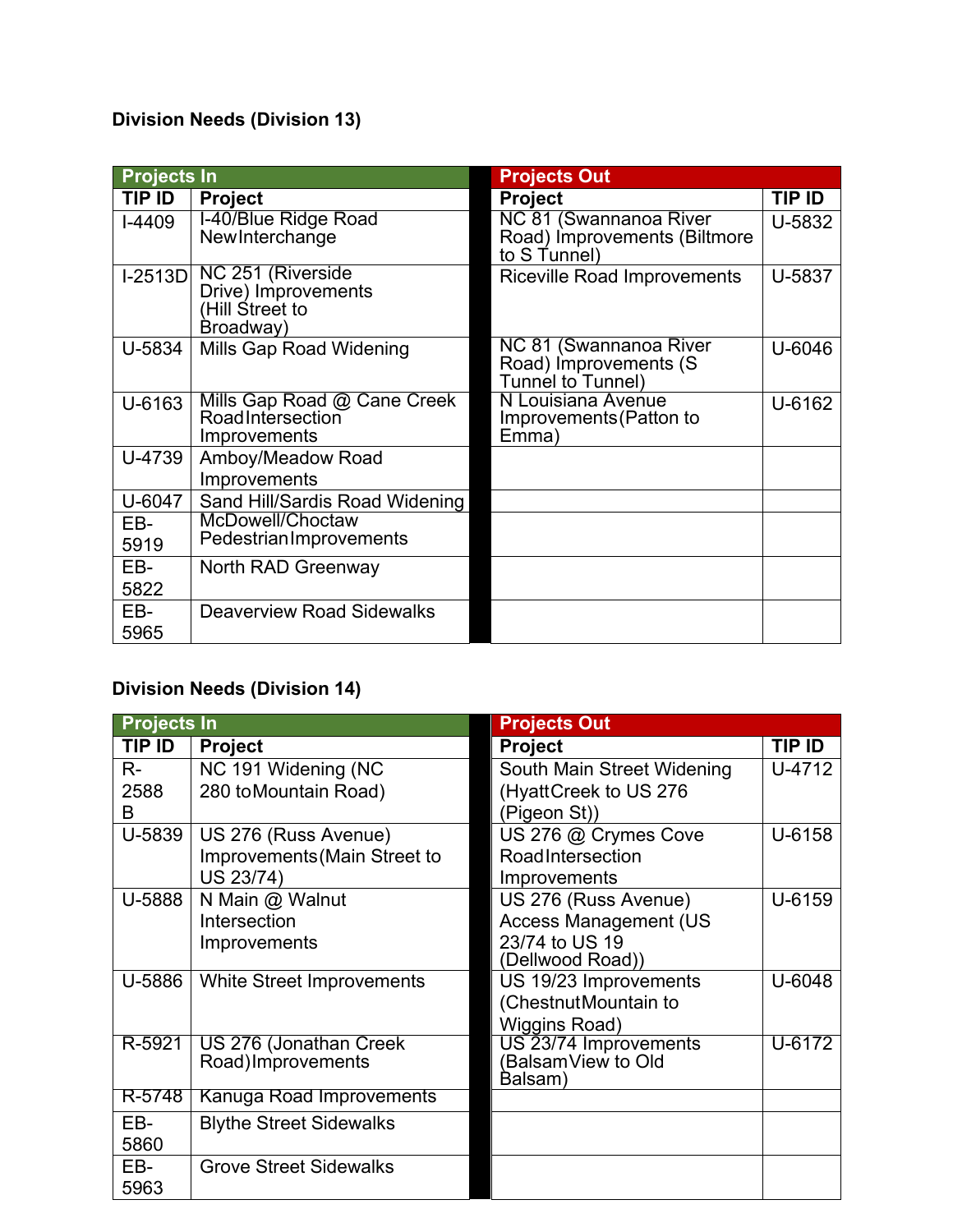Tristan Winkler shared that with the Draft 2024-2033 STIP, we are looking at \$1.2B in transportation project losses as we trim back the (S)TIP to fit within revenue constraints, with 17 projects proposed to be "de-committed". Federal regulations require that the development of the (S)TIP is required to be a cooperative process between NCDOT and the MPO/RPOs. The current STIP is \$8B overprogrammed.

Tristan stated that when considering the 2024-2033 (S)TIP, think about it as "starting from scratch." The first step NCDOT added delivery projects (those scheduled to be constructed by 2026) back into the (S)TIP. Next, they added reconsidered projects with any remaining funds. These projects were added back in based on the year they were prioritized. The final (current) step we are in is determining project "swaps." There are criteria on how the swaps work, including cost restraints. Committed projects will be those starting right-of-way acquisition in 2028, or with right-of-way in the first five years of the (S)TIP (awaiting approval by the Board of Transportation). Several projects still considered committed had their schedules pushed back (especially projects that were scheduled for construction in 2026 or later.)

Moving forward, putting a premium on preliminary engineering is very important, including development of a TIP Project Development Program (MPO), adding preliminary engineering considerations to the SPOT (SPOT Workgroup and limiting uncertainty in the (S)TIP.

Discussion occurred regarding the length of time a STIP is planned. NC is one of only two states (including RI) that has a 10-year STIP. Most states have a 5-year STIP. It is difficult to plan 10 years out. The importance of relating information about de-committed projects to the public was discussed, as there will be concerns among local residents. NCDOT staff clarified that de-committed projects aren't actually "kicked-out". They just have to recompete for prioritization in P7.0. Tristan noted that NCDOT is developing an automated tool (FBRMPO Swap Machine) to test out potential project swaps.

# **Tasks Ahead**

-Hold local meetings to determine potential project swaps -Develop a public survey for release over the summer -Deadline: have draft swaps available by August -Final project swaps by September -Final STIP adoption by Summer 2023

*Information only. No action required.*

# LAPP Project Selection

Funding amounts for the 2022 STBG-DA and TAP-DA call for projects in the French Broad RiverMPO region is \$11,042,000 for STBG-DA and \$2,945,000 for TAP-DA totaling \$13,897,000.

Funding amounts are available for FY 2027 and FY 2028.

Update: We can consider incorporating additional funding from the bipartisan infrastructure billhas increased the estimated amount of funding available for this call for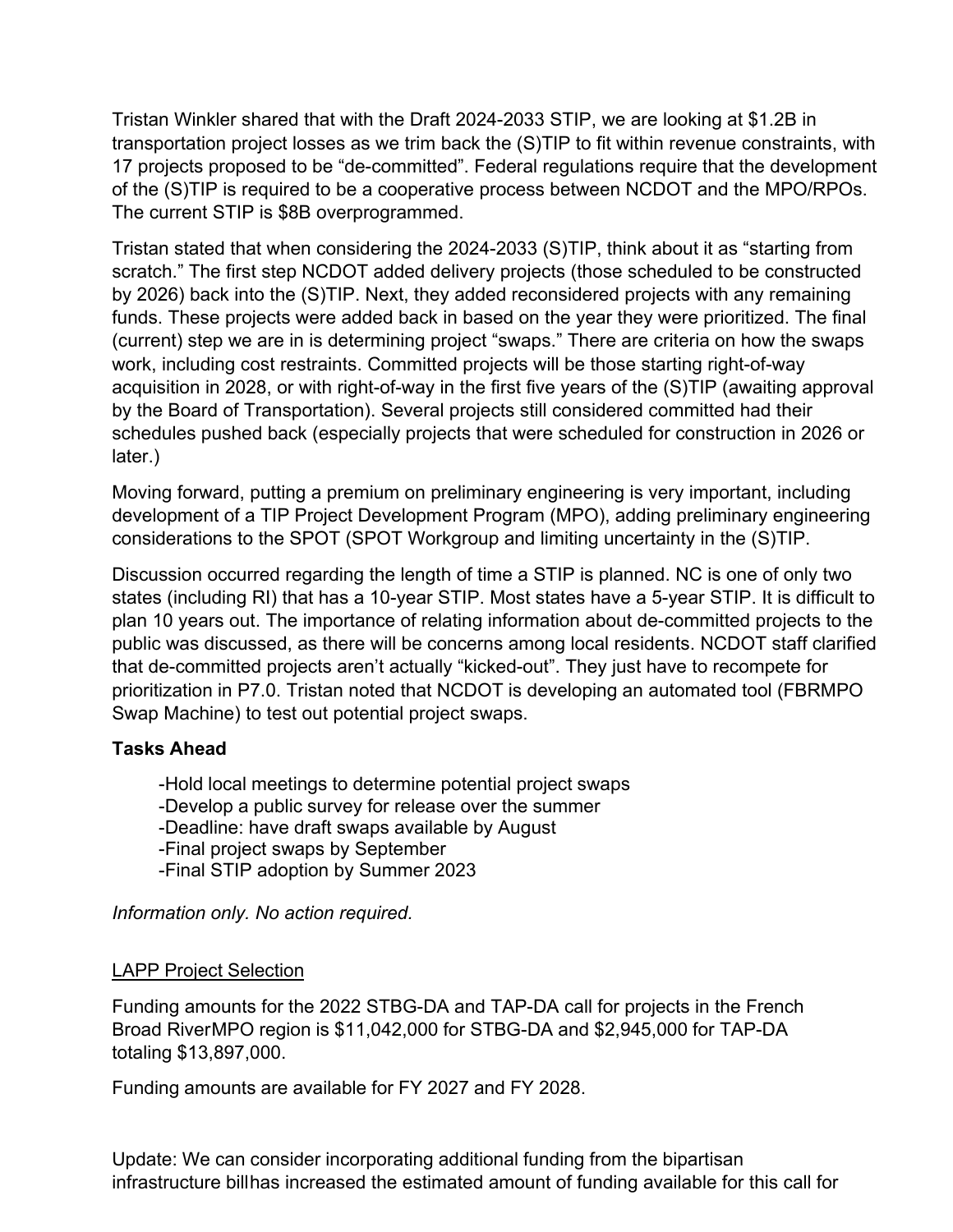projects. The new totalamount available is now \$22,392,000 (17,179,000 in STBG-DA and \$5,213,000 for TAP-DA) - an increase of \$8,405,000.

Action Item:

- 1. Woodfin Greenway Additional Funding Request Consideration
- 2. Recommend Projects for funding to the TCC/Board
- **1.** Woodfin Greenway (Buncombe County)

In Previous rounds of LAPP funding call for projects, previous projects that were funded forconstruction have been historically considered for funding prior to the scoring process (Example: NorthRAD Greenway in 2020). Thus, existing projects would receive first consideration. In this round, due to the significant funding needed (\$7.6 Million) for the Woodfin Greenway, it was requested that the Greenway undergo the application/scoring process.

Would the Prioritization Subcommittee wish to consider the Woodfin Greenway additionalfunding request independently (skips to the front of the line) or within the confines scoringmethodology. If we wish to consider Woodfin independently, we recommend using the

\$8,405,000 in new funds to cover the cost increase.

**2.** Recommended Projects

# **LAPP Project Selection Staff Ranking**

| <b>STBG</b><br><b>Scoring</b><br>Rank | Local<br><b>Government</b> | <b>Project</b>                          | <b>Federal Funds</b><br><b>Requested</b> | <b>Local Cost</b><br><b>Share</b> | <b>Total</b> |
|---------------------------------------|----------------------------|-----------------------------------------|------------------------------------------|-----------------------------------|--------------|
| 6th                                   | City of Asheville          | <b>Transit Buses</b>                    | \$2,000,000                              | \$500,000                         | \$2,500,000  |
| 2nd                                   | City of Asheville          | Swannanoa<br>Greenway                   | \$2,500,000                              | \$3,600,000                       | \$6,100,000  |
| 8th                                   | <b>City of Asheville</b>   | Livingston<br>Complete<br><b>Street</b> | \$5,136,917                              | \$1,284,230                       | \$6,421,147  |
| 4th                                   | NCDOT <sub>13</sub>        | Riceville Road<br>Sidewalks             | \$830,000                                | \$220,000                         | \$1,050,000  |
| 3rd                                   | Town of<br>Montreat        | <b>Texas Bridge</b>                     | \$152,800                                | \$38,200                          | \$191,000    |
| 5th                                   | <b>Buncombe</b><br>County  | Woodfin<br>Greenway                     | \$7,636,457                              | \$1,909,115                       | \$9,545,572  |
| 6th                                   | <b>Buncombe</b><br>County  | <b>Bent Creek</b><br>South PE           | \$600,000                                | \$150,000                         | \$750,000    |
| 1st                                   | Henderson<br>County        | Ecusta Phase D                          | \$10,467,234                             | \$2,616,809                       | \$13,084,043 |
|                                       |                            |                                         | \$29,323,408                             | \$10,318,354                      | \$39,641,762 |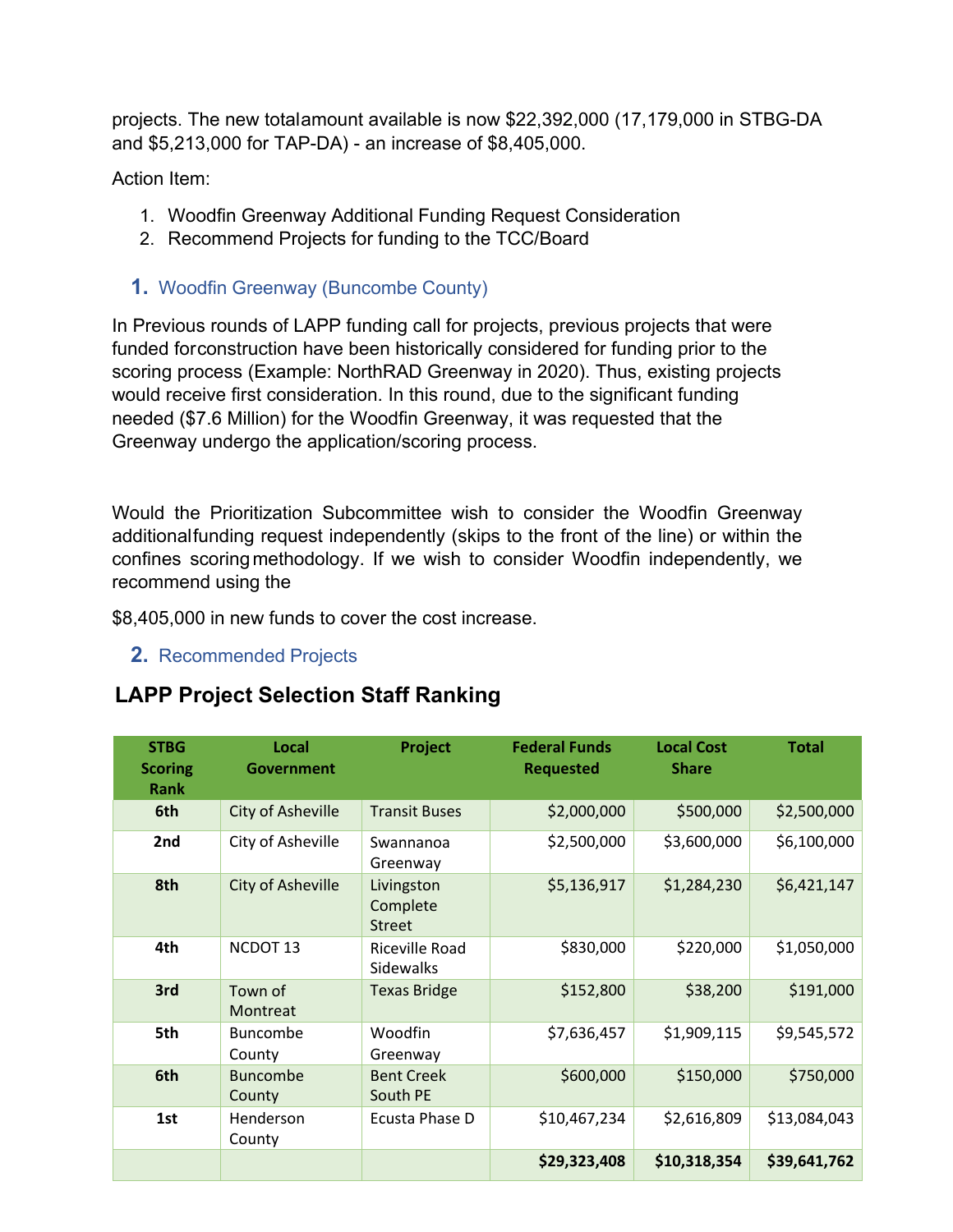# **LAPP Project Selection Staff Ranking**

LAPP Project Selection based on the TAP-DA methodology resulted in Ecusta Phase D as the highest scoring project (Ecusta is also the highest scoring STBG-DA project). Since Ecusta PhaseD exhausts the TAP-DA funding, staff recommends funding part of Ecusta with the entire of theTAP-DA allotment and fund the remaining through the STBG-DA funding pot and then rank/score the remaining projects through the STBG-DA scoring method.

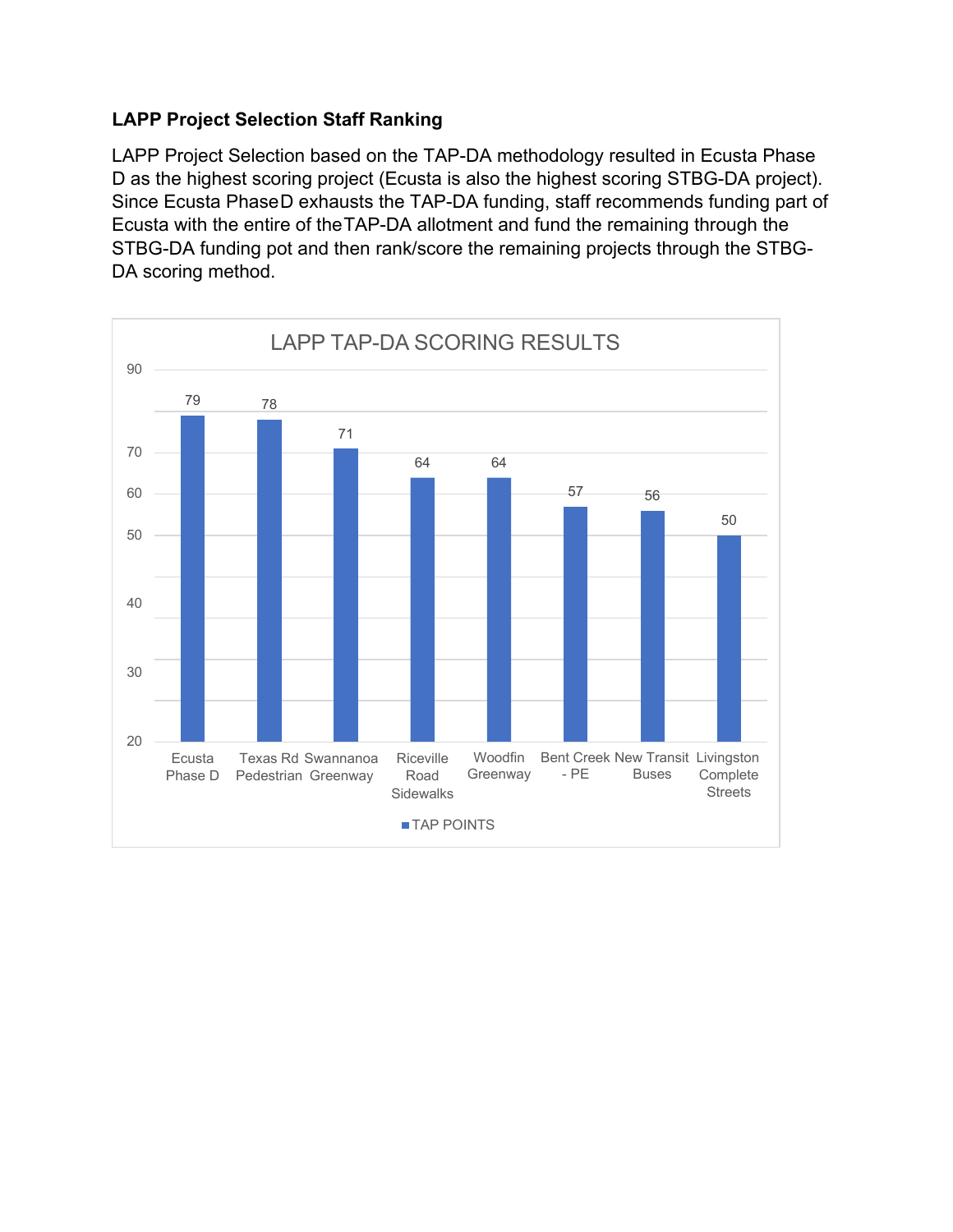The STGB-DA scoring methodology resulted in Ecusta Phase D being the highest rated project followed by Swannanoa Greenway (2nd), Texas Bridge Road Pedestrian Bridge (3rd), Riceville Road Sidewalks (4th), Woodfin Greenway (5th), New Transit Buses for ART (6th- tie), Bent CreekGreenway (6th – tie), and then Livingston Complete Street (8th).



# **Staff Recommendation**

French Broad River MPO recommends funding:

- Ecusta Phase D (Henderson County)
- Swannanoa Greenway (City of Asheville)
- Texas Road Pedestrian Bridge (Town of Montreat)
- Riceville Sidewalks (NCDOT Division 13)

This will total \$13,950,034 of our \$13,987,000 in funding with \$36,966 remaining. Incorporatingadditional funding from the bipartisan infrastructure bill has increased the estimated amount offunding available for this call for projects. With these extra funds, Woodfin Greenways additional funds would also be funded as the fifth project.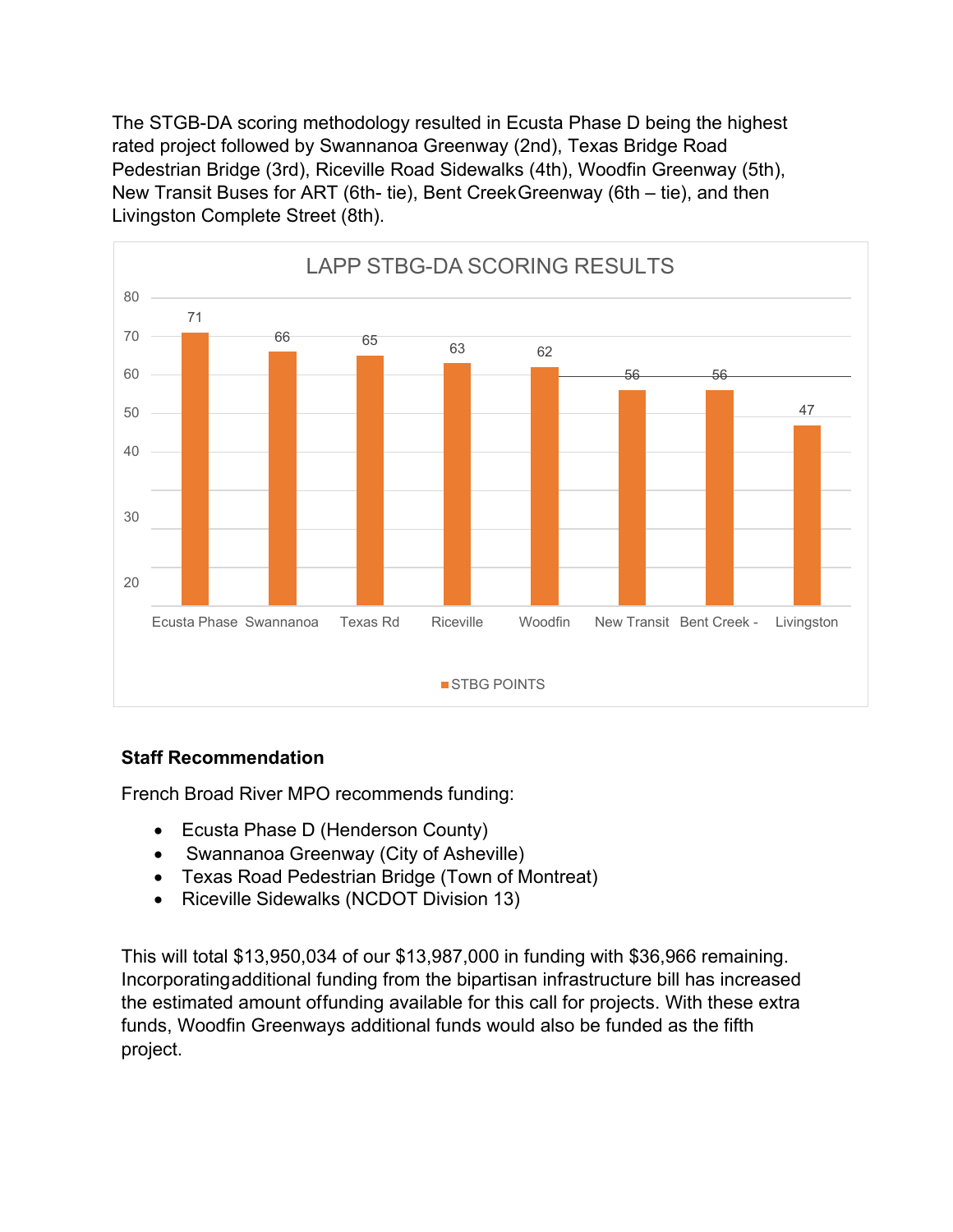# Appendix: Current LAPP Projects

| <b>Local Government</b>   | <b>Project</b>                                                    | <b>Budget</b><br><b>Allocation</b> | <b>TIP ID</b>  | Year<br><b>Awar</b><br>d<br><b>Cycl</b><br>e |
|---------------------------|-------------------------------------------------------------------|------------------------------------|----------------|----------------------------------------------|
| <b>Buncombe County</b>    | <b>Hominy Creek Greenway</b>                                      | \$5,120,000.00                     | EB-<br>5824    | 201<br>9                                     |
| <b>Buncombe County</b>    | NC 251 (Riverside<br>Drive)/Beaverdam<br><b>Creek</b><br>Greenway | \$4,274,000.00                     | EB-<br>5774    | 201<br>9                                     |
| <b>Buncombe County</b>    | <b>Bent Creek Greenway</b>                                        | \$320,000.00                       | EB-<br>5823    | 201<br>8                                     |
| <b>Buncombe County</b>    | <b>Reems Creek Greenway</b>                                       | \$480,000.00                       | EB-<br>5821    | 201<br>8                                     |
| <b>City of Asheville</b>  | NC 63 (New Leicester<br><b>Highway)</b> Sidewalks<br>Project      | \$2,658,000.00                     | U-5190         | 200<br>9                                     |
| <b>City of Asheville</b>  | <b>Johnston Boulevard</b><br><b>Sidewalks</b>                     | \$1,880,000.00                     | EB-<br>5944    | 201<br>8                                     |
| <b>City of Asheville</b>  | <b>Onteora Boulevard</b><br><b>Sidewalks</b>                      | \$912,000.00                       | EB-<br>5948    | 201<br>8                                     |
| <b>City of Asheville</b>  | <b>French Broad River</b><br><b>WestGreenway</b>                  | \$4,200,000.00                     | U-<br>5019B    | 201<br>6                                     |
| <b>City of Asheville</b>  | <b>Nasty Branch Greenway</b>                                      | \$3,412,000.00                     | $U -$<br>5019A | 201<br>6                                     |
| <b>City of Asheville</b>  | <b>Greenway Connectors</b>                                        | \$840,000.00                       | EB-<br>5790    | 201<br>6                                     |
| <b>City of Asheville</b>  | <b>New Haw Creek Road</b><br><b>Sidewalks</b>                     | \$1,900,000.00                     | EB-<br>5947    | 201<br>8                                     |
| City of Asheville         | <b>Biltmore Ave at White</b><br><b>FawnDrive Signal</b>           | \$352,000.00                       | HL-<br>0014    | 202<br>0                                     |
| <b>City of Asheville</b>  | <b>Coxe Avenue Complete</b><br><b>Streets</b>                     | \$9,460,000.00                     | EB-<br>5831    | 202<br>$\overline{0}$                        |
| <b>City of Asheville</b>  | North RAD Greenway                                                | \$3,303,000.00                     | EB-<br>5822    | 202<br>0                                     |
| <b>City of Asheville</b>  | <b>School Zone Safety</b>                                         | \$60,000.00                        | BL-<br>0006    | 202<br>$\Omega$                              |
| <b>City of Asheville</b>  | Lexington Avenue<br><b>Complete Streets</b>                       | \$540,000.00                       | EB-<br>5830    | <b>NA</b>                                    |
| City of<br>Hendersonville | <b>Clear Creek Greenway</b>                                       | \$1,687,000.00                     | BL-<br>0008    | 202<br>$\mathbf 0$                           |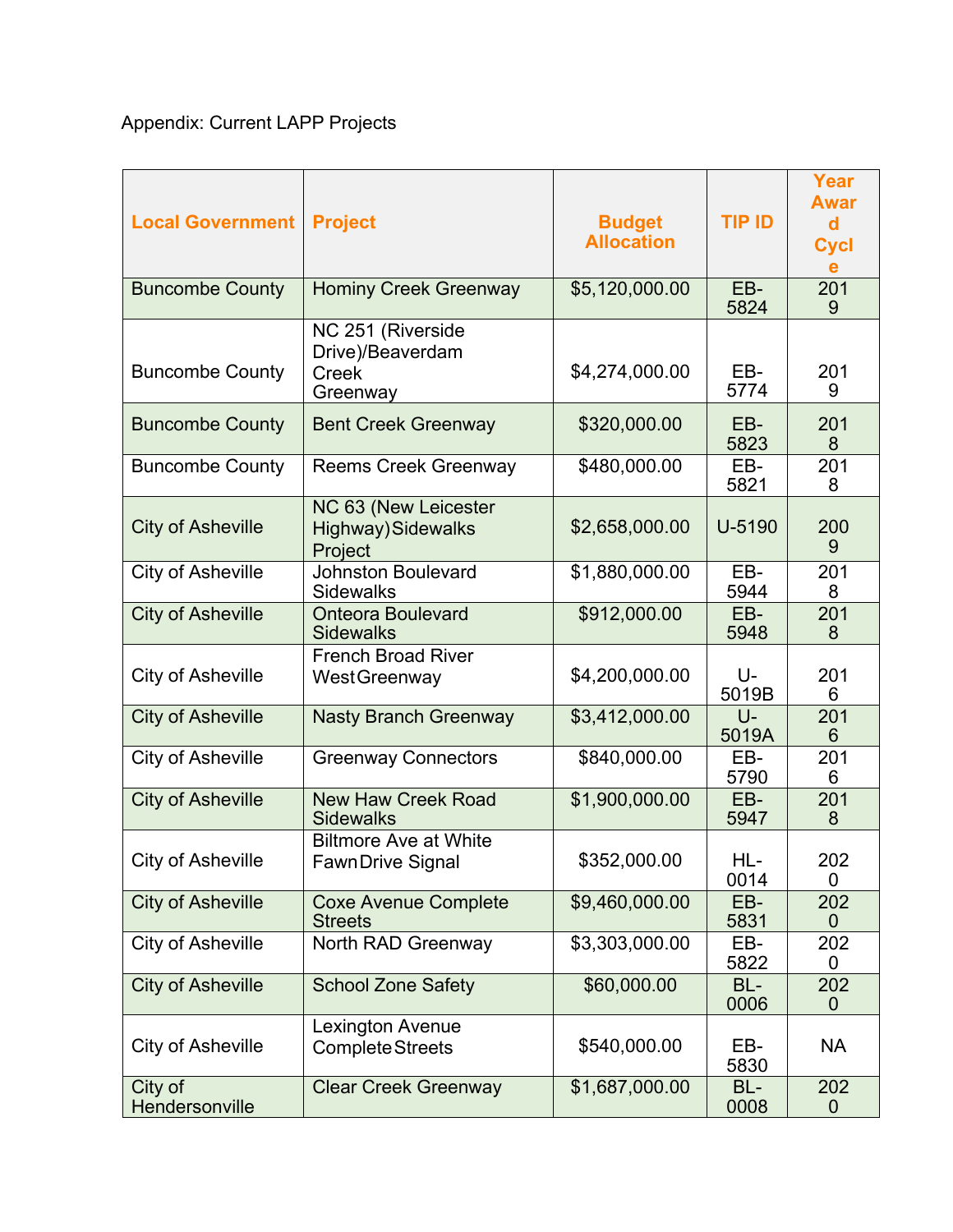| <b>Henderson County</b>             | Ecusta Trail (I, II, II)                | \$5,226,000.00 | BL-<br>0007      | 202<br>$\Omega$ |
|-------------------------------------|-----------------------------------------|----------------|------------------|-----------------|
| <b>NCDOT Division 13</b>            | <b>Broadway Sidewalks</b>               | \$474,000.00   | BL-<br>0005      | 202<br>$\Omega$ |
| <b>NCDOT Division 13</b>            | <b>Charlotte Street Ramp</b>            | \$668,000.00   | HL-<br>0012      | 202<br>$\Omega$ |
| <b>NCDOT Division 13</b>            | <b>Haywood Road Resurfacing</b>         | \$5,014,000.00 | $HL-$<br>0003    | 202<br>$\Omega$ |
| Town of<br><b>Black</b><br>Mountain | Riverwalk Greenway Phase I              | \$937,000.00   | EB-<br>5547<br>A | 201<br>4        |
| <b>Town of Black</b><br>Mountain    | <b>Riverwalk Greenway Phase</b><br>Ш    | \$2,398,000.00 | EB-<br>5547B     | 201<br>8        |
| Town of<br><b>Black</b><br>Mountain | <b>Bridge Replacement</b>               | \$544,000.00   | HL-<br>0013      | 202<br>$\Omega$ |
| <b>Town of Canton</b>               | <b>Champion Drive Multi-Use</b><br>Path | \$160,000.00   | EB-<br>5945      | 201<br>8        |
| Town of Maggie<br>Valley            | US 19 Bike/Ped<br>Improvements          | \$1,440,000.00 | EB-<br>5926      | 201<br>8        |
| <b>Town of Mills River</b>          | <b>Mills River Valley Trail</b>         | \$240,000.00   | EB-<br>5946      | 201<br>8        |
|                                     | <b>Total</b>                            | \$58,499,000.0 |                  |                 |

# **LAPP Scoring Breakout**

| <b>Local Governmen</b>             | Project         |                                    | <b>Metho</b>    |                  | ⁄lode    | Geograp-  | <b>Service</b> | cocal Iv- | <b>Plan Con</b>    | Proiecl             | <b>Prior Fund</b> | Overcon              | Connecti  | Improve           | <b>Safety</b> | <b>Cost E</b> | Tota               |             | Cost |              |
|------------------------------------|-----------------|------------------------------------|-----------------|------------------|----------|-----------|----------------|-----------|--------------------|---------------------|-------------------|----------------------|-----------|-------------------|---------------|---------------|--------------------|-------------|------|--------------|
| City of Asheville                  |                 | <b>New Transit Buses</b>           | Transit         |                  | Transit  | 30        | 20             |           |                    |                     |                   |                      |           |                   |               |               | 56                 |             |      | \$2,000,000  |
| City of Asheville                  |                 | <b>Livingston Complete Streets</b> | STBG-DA         |                  | Bike/Ped |           | 10             |           |                    | 10                  |                   |                      |           |                   |               |               | 4 <sub>1</sub>     |             |      | \$2,500,000  |
| City of Asheville                  |                 | Swanannoa Greenway                 | STBG-DA         |                  | Bike/Ped |           |                | 15        |                    |                     |                   |                      |           |                   |               |               | 66                 |             |      | \$5,136,917  |
| NCDOT <sub>13</sub>                |                 | <b>Riceville Road Sidewalks</b>    |                 | STBG-DA Bike/Ped |          |           | 20             |           |                    | 10                  |                   |                      |           |                   |               |               | 63                 |             |      | \$830,000    |
| Montreat                           |                 | Texas Rd Bridge Ped Bridge         | STBG-DA         |                  | Bike/Ped | 10        | 20             |           |                    | 10                  |                   |                      |           |                   |               | 10            | 65                 |             |      | \$152,800    |
| <b>Buncombe County</b>             |                 | Woodfin Greenway                   |                 | STBG-DA Bike/Ped |          |           | 20             |           |                    | 10                  |                   |                      |           |                   |               |               | 62                 |             |      | \$7,636,457  |
| <b>Buncombe County</b>             | Bent Creek - PE |                                    |                 | STBG-DA          | Bike/Ped |           | 10             |           |                    |                     |                   |                      |           |                   |               |               | 56                 |             |      | \$600,000    |
| <b>Henderson County</b>            | Ecusta Phase D  |                                    |                 | STBG-DA          | Bike/Ped |           | 20             |           |                    |                     |                   |                      |           |                   |               |               | 71                 |             |      | \$10,467,234 |
|                                    |                 |                                    |                 |                  |          |           |                |           |                    |                     |                   |                      |           |                   |               |               |                    |             |      |              |
|                                    |                 |                                    |                 |                  |          |           |                |           |                    |                     |                   |                      |           |                   |               |               |                    |             |      |              |
| <b>Project</b>                     |                 | Method                             | <b>Mode</b>     | Geograph         |          | Service/L |                |           | <b>Plan Compli</b> | <b>Project Pha.</b> | <b>Prior Fund</b> | <b>Missing Lin</b> l | Overcomin | <b>Connection</b> | <b>Safety</b> |               | <b>Cost Effect</b> | <b>Tota</b> |      | Cost         |
| <b>New Transit Buses</b>           |                 | Transit                            | Transit         |                  | 30       |           | 20             |           |                    |                     |                   |                      |           |                   |               |               |                    |             | 56   | \$2,000,000  |
| <b>Livingston Complete Streets</b> |                 | TAP-DA                             | <b>Bike/Ped</b> |                  |          |           | 10             |           | 10                 | 10                  |                   |                      |           |                   |               |               |                    |             | 50   | \$2,500,000  |
| Swannanoa Greenway                 |                 | TAP-DA                             | <b>Bike/Ped</b> |                  |          |           |                | 15        |                    | 10                  |                   |                      | 10        |                   |               |               |                    |             | 71   | \$5,136,917  |
| <b>Riceville Road Sidewalks</b>    |                 | TAP-DA                             | Bike/Ped        |                  |          |           | 20             |           |                    | 1(                  |                   |                      |           |                   |               |               |                    |             | 64   | \$830,000    |
| Texas Rd Bridge Ped Bridge         |                 | TAP-DA                             | <b>Bike/Ped</b> |                  |          |           | 20             |           |                    | 10                  |                   |                      | 10        |                   |               |               | 10                 |             | 78   | \$152,800    |
| <b>Woodfin Greenway</b>            |                 | TAP-DA                             | <b>Bike/Ped</b> |                  |          |           | 20             |           |                    |                     |                   |                      |           |                   |               |               |                    |             | 64   | \$7,636,457  |
| Bent Creek - PE                    |                 | TAP-DA                             | Bike/Ped        |                  |          |           | 10             |           |                    |                     |                   |                      |           |                   |               |               |                    |             | 57   | \$600,000    |

John Ridout noted that there was an error in the agenda packet. Under LAPP Scoring, the Ecusta system shows a 5-point overage.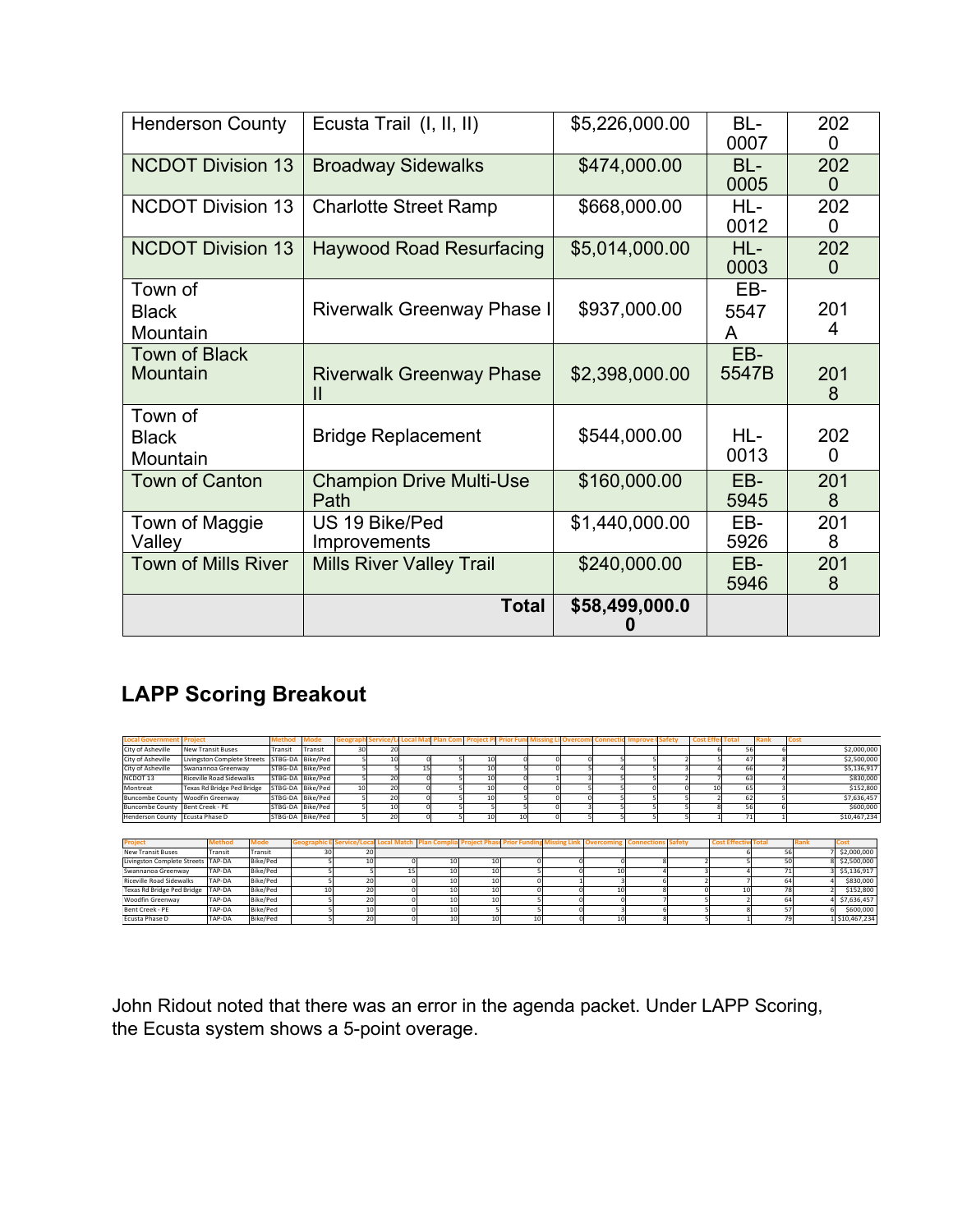Autumn Radcliff spoke on the importance of taking a closer look at the STBG application process. She shared that inflation and why cost increases occur should be considered. ROW and PE/Construction should be in separate applications. A threshold should be set on how much a project can come in overbudget. Tristan Winkler agrees that the application should be more complex and have more guidelines. More focus should be placed on preliminary design which can help provide better cost estimates and scope. Project delays add significantly to cost increases.

Discussion occurred about whether to score the Woodfin Greenway project the same as other LAPP projects, or to go ahead and fund it as independent. Consistency, fairness, cost increases and so as not to set a precedent, were reasons discussed for not treating the Woodfin Greenway project independently.

*Elizabeth Teague asked for a recommendation to the TCC/ Board that the Woodfin Greenway project be scored the same as other LAPP projects. Larry Harris made the motion and Autumn Radcliff seconded. The motion passed unanimously upon a roll call vote.*

NEWS, EVENTS AND UPDATES

Hannah Bagli shared an update on Strive.

PUBLIC COMMENT

No public comment was received.

ADJOURNMENT

Elizabeth Teague adjourned the meeting at 10:55 AM.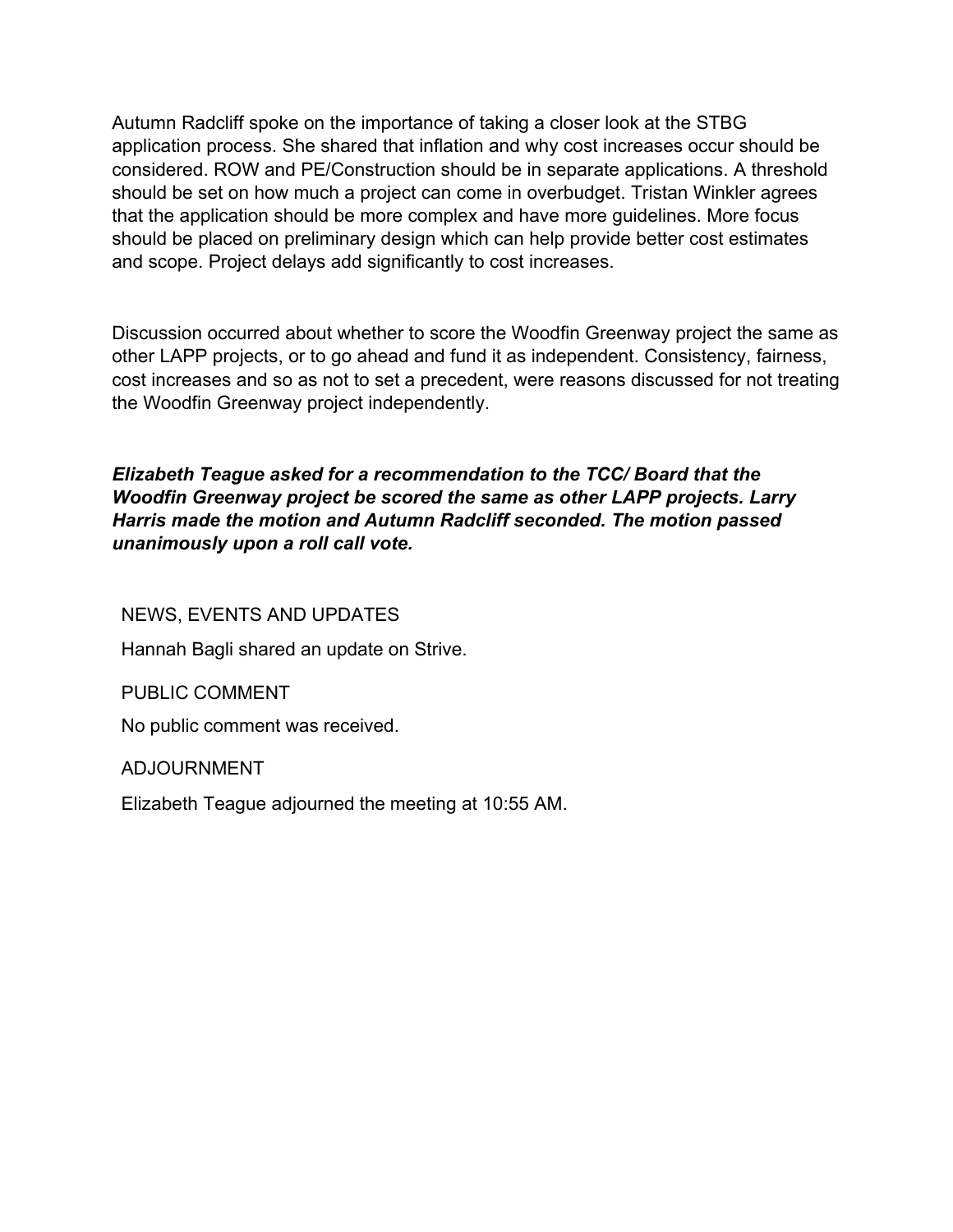# **Item 4A**

# **LAPP Project Scheduling**

The total amount available for LAPP projects is \$22,392,000. Of that total, \$11,042 ,000 for STBG-DA for FY27 and FY28 and \$2,945,000 for TAP-DA in FY27 and FY28 totaling \$13,897,000. The additional amount of \$8,405,000 through the IIJA bipartisan infrastructure bill available once programed but can be made available before FY27. Of the \$22,392,000, the five projects selected from the LAPP call for projects are slated to program \$21,586,491 of the available funds with \$805,509 remaining.

For developing the schedule, MPO staff considered time sensitive requirements and existing projects as to which projects needed or would benefit the most from the IIJA funding that would not require the FY27 begin date. Those considered are the Swannanoa Greenway that has time-sensitive bond funding providing the 50% local match, Riceville Road sidewalks, the Woodfin greenway that is requesting additional funding for an existing project. In addition, the Montreat Texas Road Bridge project since the funding request is small enough to fund earlier without any delay in another project and that cost increase may impact the final cost due to a lack of economy of scale for smaller projects. Due to the limited additional funding of the IIJA, not all time sensitive projects can be programmed with IIJA funds. Ecusta Trail D is scheduled for the full TAP-DA funding in FY27 and FY28 with the remaining broken up in FY27 and FY28.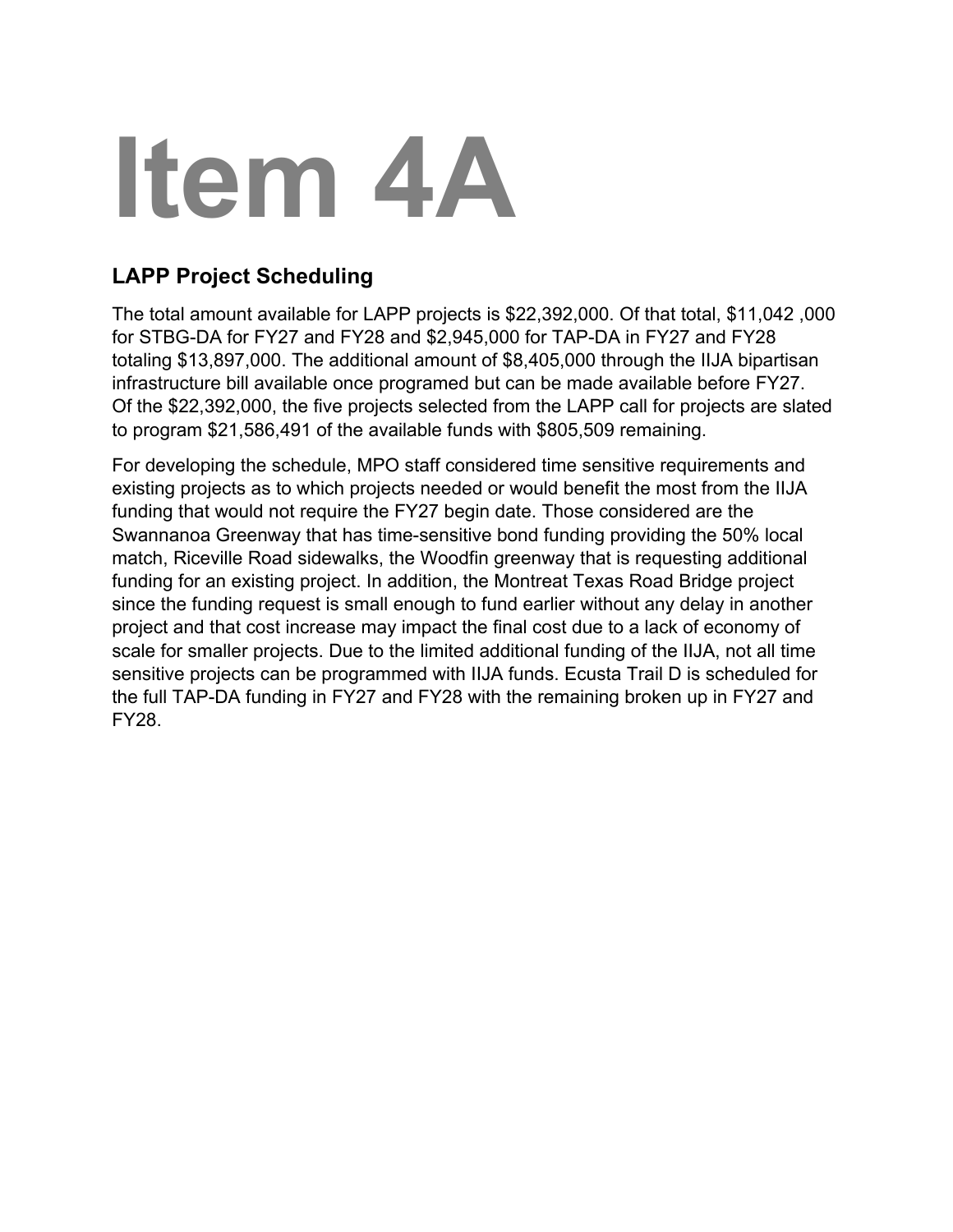Option one Programs most of the Woodfin Greenway, the Swannanoa Greenway and Montreat. Riceville Road holds and is not programed until FY2027. Part of the Woodfin Construction is held until FY2027., The majority of Ecusta is programed in FY2028

| <b>Option 1</b>                    | <b>LAPP FY28</b>   |    | <b>LAPP FY27</b> |     | <b>IIJA FY 2024</b> |     | <b>Total</b>  |
|------------------------------------|--------------------|----|------------------|-----|---------------------|-----|---------------|
| <b>Cumulative Amount Available</b> | \$<br>6,993,500.00 | Ś  | 6,993,500.00     | \$  | 8,405,000.00        | \$  | 22,392,000.00 |
| <b>Total Programmed</b>            | \$<br>6,333,617.00 | \$ | 6,963,617.00     | Ŝ   | 8,289,257.00        | S   | 21,586,491.00 |
| <b>Budget Remainder</b>            | \$<br>659,883.00   | \$ | 29,883.00        | -\$ | 115,743.00          | .\$ | 805,509.00    |
|                                    |                    |    |                  |     |                     |     |               |
| <b>Project and Phase</b>           | <b>LAPP FY28</b>   |    | <b>LAPP FY27</b> |     | <b>IIJA FY 2024</b> |     | <b>Total</b>  |
| Ecusta Trail D CST (STBG-DA)       | \$<br>4,861,117.00 | \$ | 2,661,117.00     |     |                     | \$  | 7,522,234.00  |
| Ecusta Trail D CST (TAP-DA)        | \$<br>1,472,500.00 | \$ | 1,472,500.00     |     |                     | \$  | 2,945,000.00  |
|                                    |                    |    |                  |     |                     |     |               |
| Swannanoa Greenway CST             |                    |    |                  | \$  | 2,500,000.00        | Ś   | 2,500,000.00  |
|                                    |                    |    |                  |     |                     |     |               |
| <b>Montreat Texas Road CST</b>     |                    |    |                  | \$  | 152,800.00          | Ŝ.  | 152,800.00    |
|                                    |                    |    |                  |     |                     |     |               |
| <b>Riceville Rd Sidewalk PE</b>    |                    | \$ | 80,000.00        |     |                     | \$  | 80,000.00     |
| Riceville Rd Sidewalk ROW          |                    | \$ | 100,000.00       |     |                     | \$  | 100,000.00    |
| Riceville Rd Sidewalk CST          |                    | \$ | 650,000.00       |     |                     | \$  | 650,000.00    |
|                                    |                    |    |                  |     |                     |     |               |
| <b>Woodfin Greenway ROW</b>        |                    |    |                  | \$  | 1,879,454.00        | Ŝ.  | 1,879,454.00  |
| <b>Woodfin Greenway CST</b>        |                    | \$ | 2,000,000.00     | Ś   | 3,757,003.00        | Ś   | 5,757,003.00  |
|                                    |                    |    |                  |     |                     |     |               |

Option 2 delays the Swannanoa Greenway until FY2028, Riceville PE and ROW is included in the IIJA as well as all of the Woodfin Greenway as well as Montreat bridge project

| <b>Option 2</b>                    | <b>LAPP FY28</b>   |    | <b>LAPP FY27</b> | <b>IIJA FY 2024</b> |    | <b>Total</b>  |
|------------------------------------|--------------------|----|------------------|---------------------|----|---------------|
| <b>Cumulative Amount Available</b> | \$<br>6,993,500.00 | \$ | 6,993,500.00     | \$<br>8,405,000.00  | \$ | 22,392,000.00 |
| <b>Total Programmed</b>            | \$<br>6,833,617.00 | Ŝ  | 6,783,617.00     | \$<br>7,969,257.00  | Ŝ  | 21,586,491.00 |
| <b>Budget Remainder</b>            | \$<br>159,883.00   | \$ | 209,883.00       | \$<br>435,743.00    | \$ | 805,509.00    |
|                                    |                    |    |                  |                     |    |               |
| <b>Project and Phase</b>           | <b>LAPP FY28</b>   |    | <b>LAPP FY27</b> | <b>IIJA FY 2024</b> |    | <b>Total</b>  |
| Ecusta Trail D CST (STBG-DA)       | \$<br>2,861,117.00 | Ŝ. | 4,661,117.00     |                     | \$ | 7,522,234.00  |
| Ecusta Trail D CST (TAP-DA)        | \$<br>1,472,500.00 | Ŝ  | 1,472,500.00     |                     | \$ | 2,945,000.00  |
|                                    |                    |    |                  |                     |    |               |
| Swannanoa Greenway CST             | \$<br>2,500,000.00 |    |                  |                     | \$ | 2,500,000.00  |
|                                    |                    |    |                  |                     |    |               |
| <b>Montreat Texas Road CST</b>     |                    |    |                  | \$<br>152,800.00    | Ŝ. | 152,800.00    |
|                                    |                    |    |                  |                     |    |               |
| Riceville Rd Sidewalk PE           |                    |    |                  | \$<br>80,000.00     | Ŝ. | 80,000.00     |
| Riceville Rd Sidewalk ROW          |                    |    |                  | \$<br>100,000.00    | \$ | 100,000.00    |
| Riceville Rd Sidewalk CST          |                    | \$ | 650,000.00       |                     | \$ | 650,000.00    |
|                                    |                    |    |                  |                     |    |               |
| <b>Woodfin Greenway ROW</b>        |                    |    |                  | \$<br>1,879,454.00  | Ŝ. | 1,879,454.00  |
| <b>Woodfin Greenway CST</b>        |                    |    |                  | \$<br>5,757,003.00  | \$ | 5,757,003.00  |
|                                    |                    |    |                  |                     |    |               |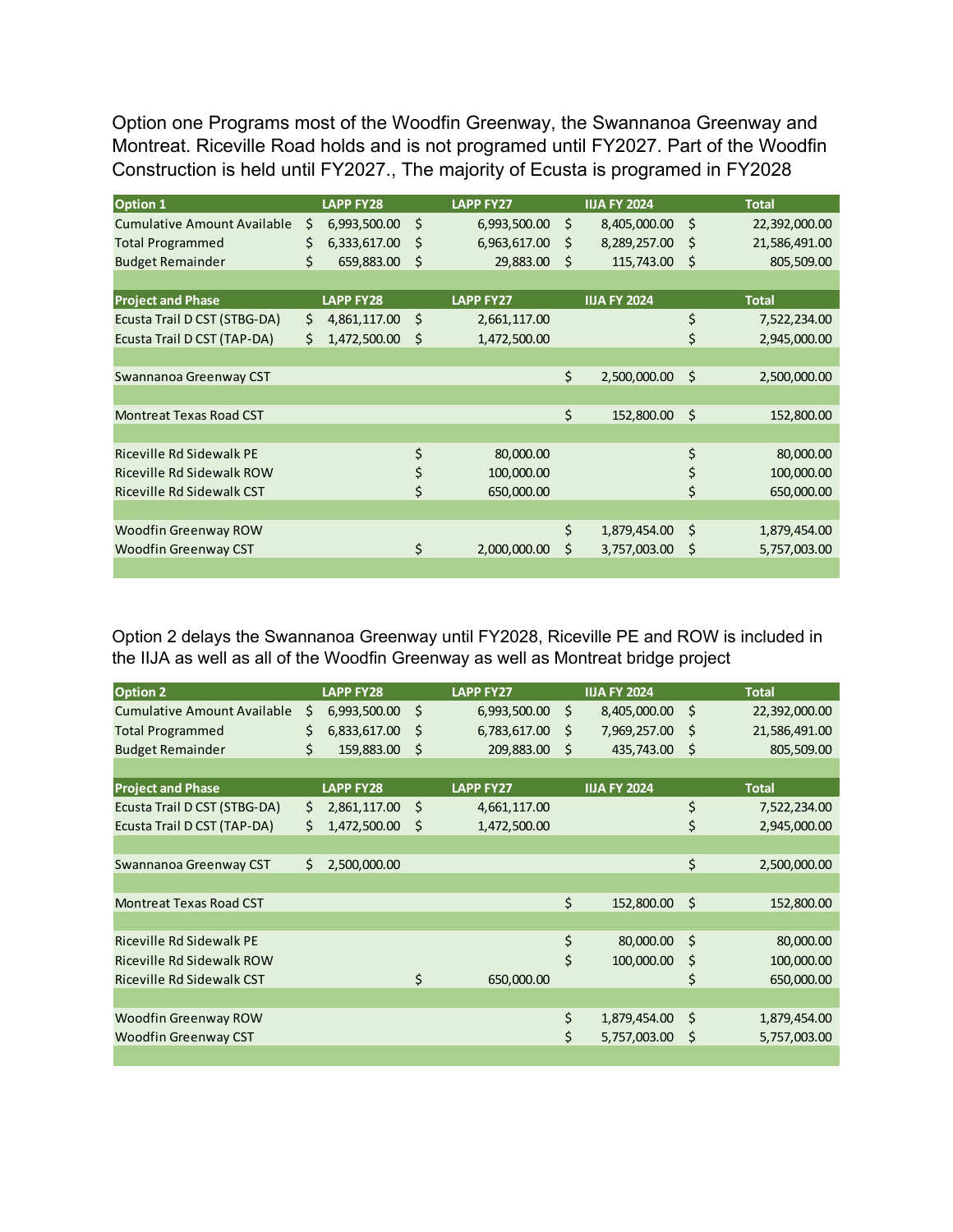Option 3 is currently a non-feasible option without another solution to the over-programming of IIJA funds. If there is another solution to this, only \$61,457 would prevent funding both the Riceville Road and Woodfin Greenway with the IIJA revenue. Montreat Texas Road bridge is programed in FY27 and Swannanoa is in FY28. Construction funds for Ecusta are weighted towards FY27

| <b>Option 3</b>                 |    | <b>LAPP FY28</b> |    | <b>LAPP FY27</b> |    | <b>IIJA FY 2024</b> |    | <b>Total</b>  |
|---------------------------------|----|------------------|----|------------------|----|---------------------|----|---------------|
| Cumulative Amount Available     | \$ | 6,993,500.00     | \$ | 6,993,500.00     | \$ | 8,405,000.00        | \$ | 22,392,000.00 |
| <b>Total Programmed</b>         | \$ | 6,833,617.00     | \$ | 6,286,417.00     | -Ŝ | 8,466,457.00        | Ŝ  | 21,586,491.00 |
| <b>Budget Remainder</b>         | \$ | 159,883.00       | \$ | 707,083.00       | -S | $(61, 457.00)$ \$   |    | 805,509.00    |
|                                 |    |                  |    |                  |    |                     |    |               |
| <b>Project and Phase</b>        |    | <b>LAPP FY28</b> |    | <b>LAPP FY27</b> |    | <b>IIJA FY 2024</b> |    | <b>Total</b>  |
| Ecusta Trail D CST (STBG-DA)    | \$ | 2,861,117.00     | Š. | 4,661,117.00     |    |                     | \$ | 7,522,234.00  |
| Ecusta Trail D CST (TAP-DA)     | Ś. | 1,472,500.00     | \$ | 1,472,500.00     |    |                     | \$ | 2,945,000.00  |
|                                 |    |                  |    |                  |    |                     |    |               |
| Swannanoa Greenway CST          | Ś. | 2,500,000.00     |    |                  |    |                     | \$ | 2,500,000.00  |
|                                 |    |                  |    |                  |    |                     |    |               |
| <b>Montreat Texas Road CST</b>  |    |                  | \$ | 152,800.00       |    |                     | \$ | 152,800.00    |
|                                 |    |                  |    |                  |    |                     |    |               |
| <b>Riceville Rd Sidewalk PE</b> |    |                  |    |                  | \$ | 80,000.00           | Ŝ. | 80,000.00     |
| Riceville Rd Sidewalk ROW       |    |                  |    |                  | \$ | 100,000.00          | Ŝ  | 100,000.00    |
| Riceville Rd Sidewalk CST       |    |                  |    |                  | \$ | 650,000.00          | \$ | 650,000.00    |
|                                 |    |                  |    |                  |    |                     |    |               |
| <b>Woodfin Greenway ROW</b>     |    |                  |    |                  | \$ | 1,879,454.00        | Ŝ. | 1,879,454.00  |
| <b>Woodfin Greenway CST</b>     |    |                  |    |                  | \$ | 5,757,003.00        | Ś  | 5,757,003.00  |
|                                 |    |                  |    |                  |    |                     |    |               |

Finally, option 4 is funding only the Woodfin Greenway with IIJA funds. Montreat could also be included in the IIJA or accelerated as another sub-option within this scenario.

| <b>Option 4</b>                    | <b>LAPP FY28</b>   | <b>LAPP FY27</b>   |     | <b>IIJA FY 2024</b> | <b>Total</b>        |
|------------------------------------|--------------------|--------------------|-----|---------------------|---------------------|
| <b>Cumulative Amount Available</b> | \$<br>6,993,500.00 | \$<br>6,993,500.00 | S.  | 8,405,000.00        | \$<br>22,392,000.00 |
| <b>Total Programmed</b>            | \$<br>6,972,500.00 | \$<br>6,977,534.00 | \$. | 7,636,457.00        | \$<br>21,586,491.00 |
| <b>Budget Remainder</b>            | \$<br>21,000.00    | \$<br>15,966.00    | \$  | 768,543.00          | \$<br>805,509.00    |
|                                    |                    |                    |     |                     |                     |
| <b>Project and Phase</b>           | <b>LAPP FY28</b>   | <b>LAPP FY27</b>   |     | <b>IIJA FY 2024</b> | <b>Total</b>        |
| Ecusta Trail D CST (STBG-DA)       | \$<br>3,000,000.00 | \$<br>4,522,234.00 |     |                     | \$<br>7,522,234.00  |
| Ecusta Trail D CST (TAP-DA)        | \$<br>1,472,500.00 | \$<br>1,472,500.00 |     |                     | \$<br>2,945,000.00  |
|                                    |                    |                    |     |                     |                     |
| Swannanoa Greenway CST             | \$<br>2,500,000.00 |                    |     |                     | \$<br>2,500,000.00  |
|                                    |                    |                    |     |                     |                     |
| <b>Montreat Texas Road CST</b>     |                    | \$<br>152,800.00   |     |                     | \$<br>152,800.00    |
|                                    |                    |                    |     |                     |                     |
| Riceville Rd Sidewalk PE           |                    | \$<br>80,000.00    |     |                     | \$<br>80,000.00     |
| Riceville Rd Sidewalk ROW          |                    | \$<br>100,000.00   |     |                     | \$<br>100,000.00    |
| <b>Riceville Rd Sidewalk CST</b>   |                    | \$<br>650,000.00   |     |                     | \$<br>650,000.00    |
|                                    |                    |                    |     |                     |                     |
| Woodfin Greenway ROW               |                    |                    | \$  | 1,879,454.00        | \$<br>1,879,454.00  |
| <b>Woodfin Greenway CST</b>        |                    |                    | \$  | 5,757,003.00        | \$<br>5,757,003.00  |
|                                    |                    |                    |     |                     |                     |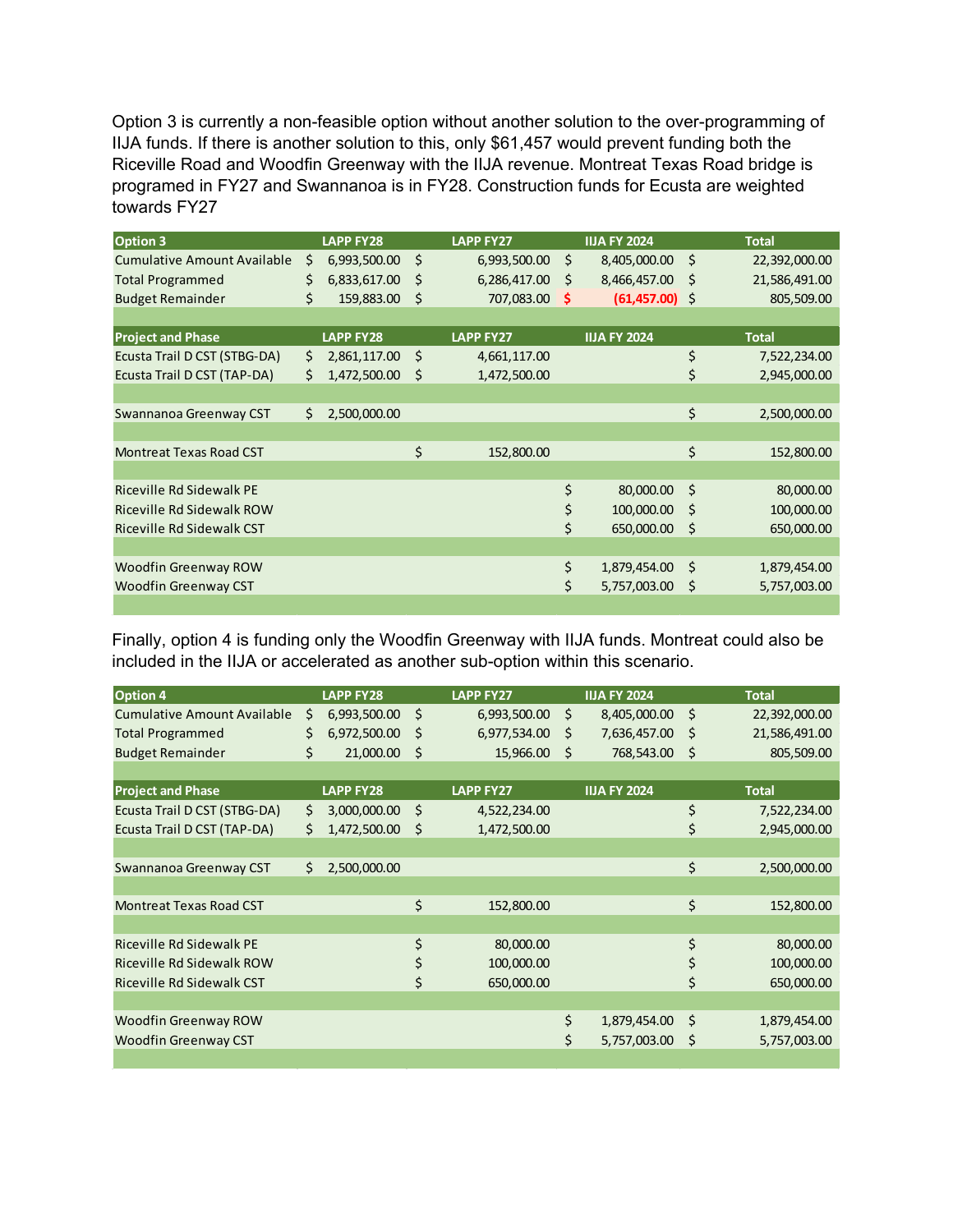# **Item 4B:**

# **Subrecipient Monitoring**

The MPO is undergoing an audit and is expected to be audited annually now that it regularly maintains a budget over \$1,000,000/year. In a meeting with auditors and Land of Sky finance staff it was noted that the MPO does not maintain a Subrecipient Monitoring Plan. To address this gap, MPO staff has made a Draft Subrecipient Monitoring Plan that summarizes the requirements from FHWA, NCDOT, and MPO policies.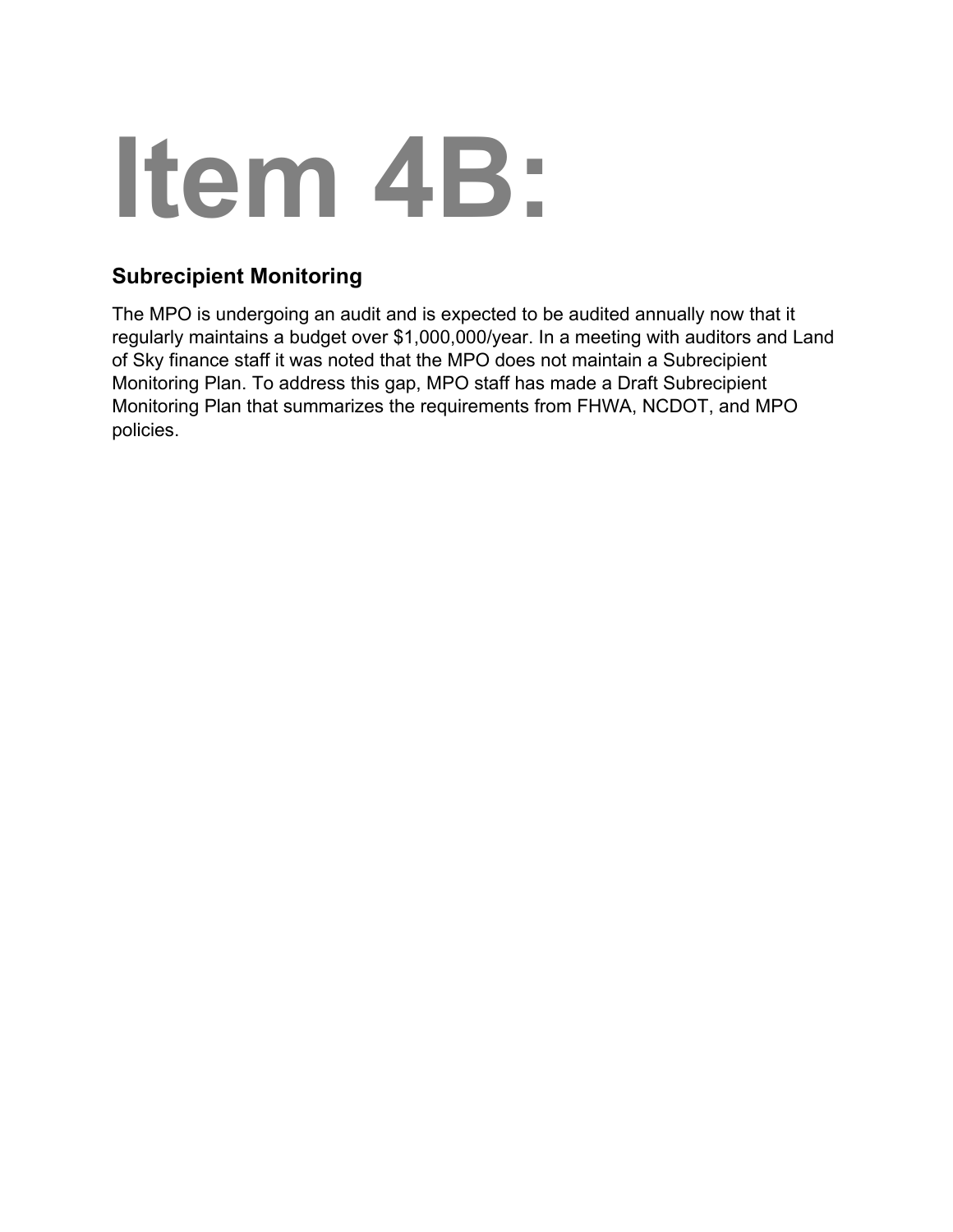# SUBRECIPIENT MONITORING PLAN & **GUIDEBOOK**

French Broad River MPO

June 1, 2022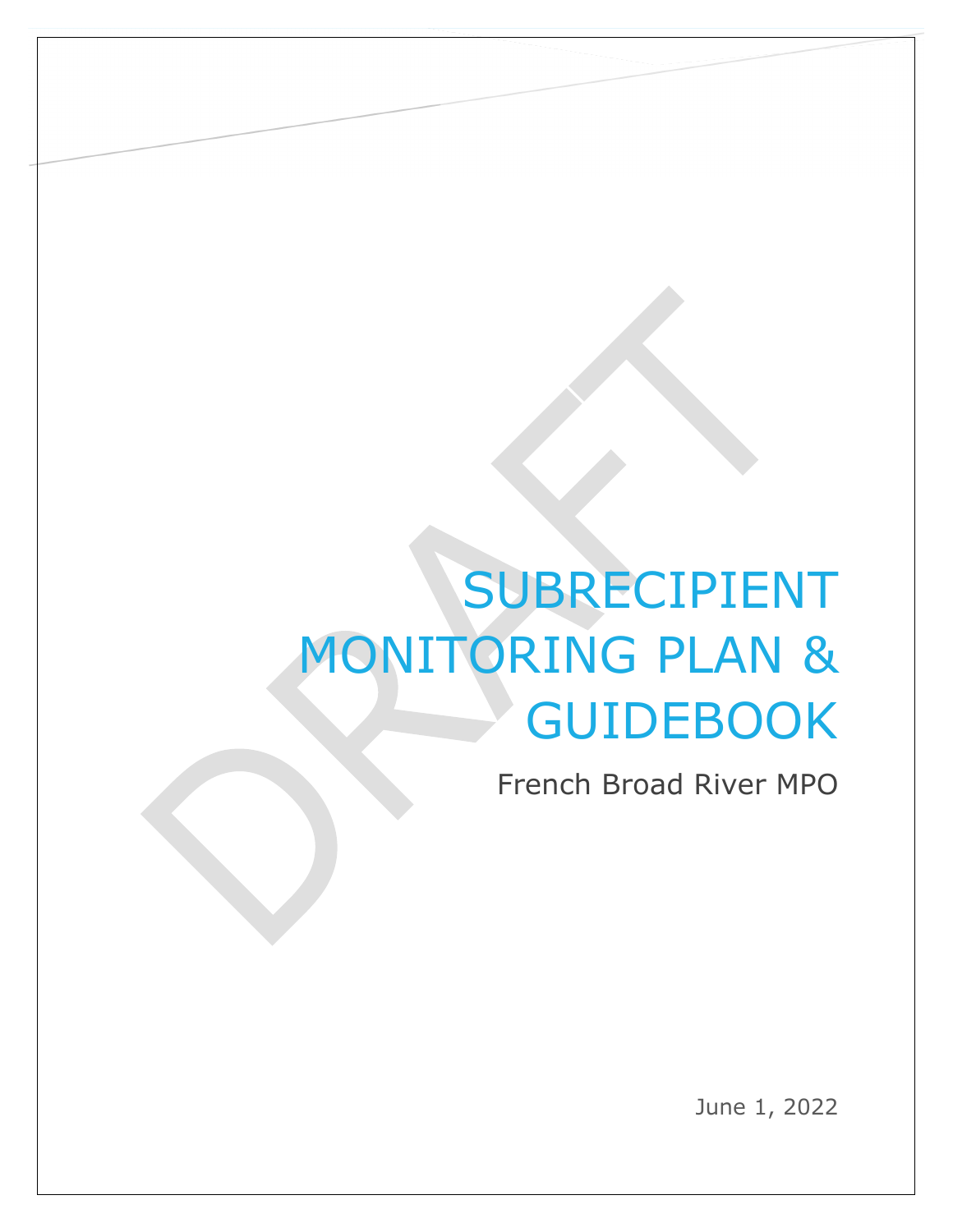# Introduction

The French Broad River Metropolitan Planning Organization (MPO) makes federal funds available to its member governments and eligible recipients in the region on a regular basis. These funds are most typically used for planning studies, feasibility studies, preliminary engineering, master planning efforts, and other eligible activities. The utilization of these funds by local partners has helped to provide more information, both locally and regionally, to enable better planning and community engagement in the transportation planning process.

The use of these funds, however, require oversight and mandate that certain processes be followed to ensure proper documentation and use of the federal funding being made available to the MPO Planning Area. This monitoring plan and guidebook is intended to provide subrecipients, as well as MPO staff and other external parties, a resource to outline the expectations and requirements for the utilization of these funds.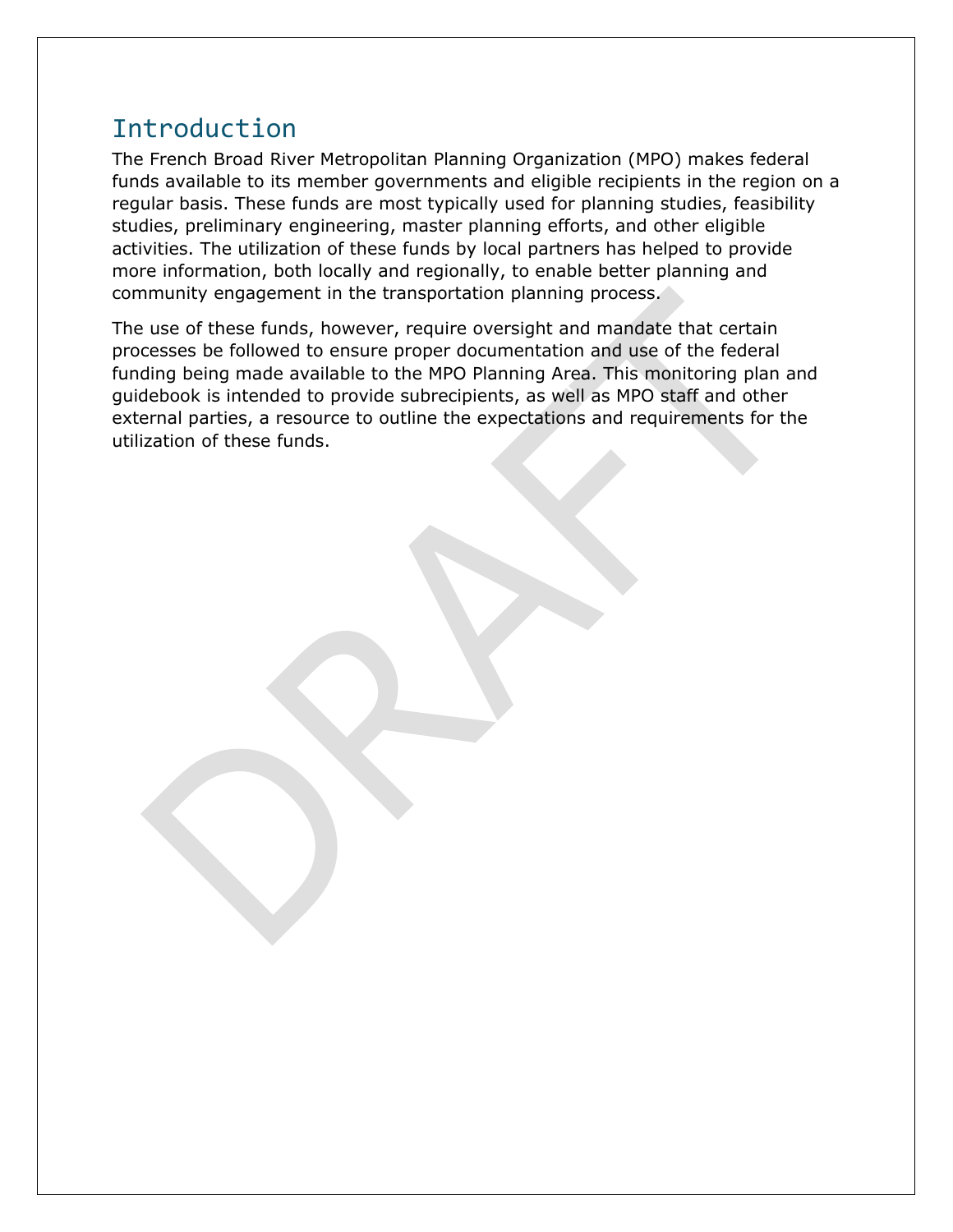# Overview of the General Processes and Requirements

The following steps show some of the primary points or considerations during the planning project process and will provide the general outline for this guidebook.



There is not a single way for these studies to be carried out. The most common way these studies have been conducted in the past has been with a local government managing the study with the assistance and oversight of the MPO and NCDOT Transportation Planning Division (TPD) staff, however, several studies have been conducted with MPO staff managing the study on behalf of the local agency. Some differences in requirements based on the managing entity are noted in the guidebook below, but most of the guidebook has been created with the assumption of a local agency managing the project.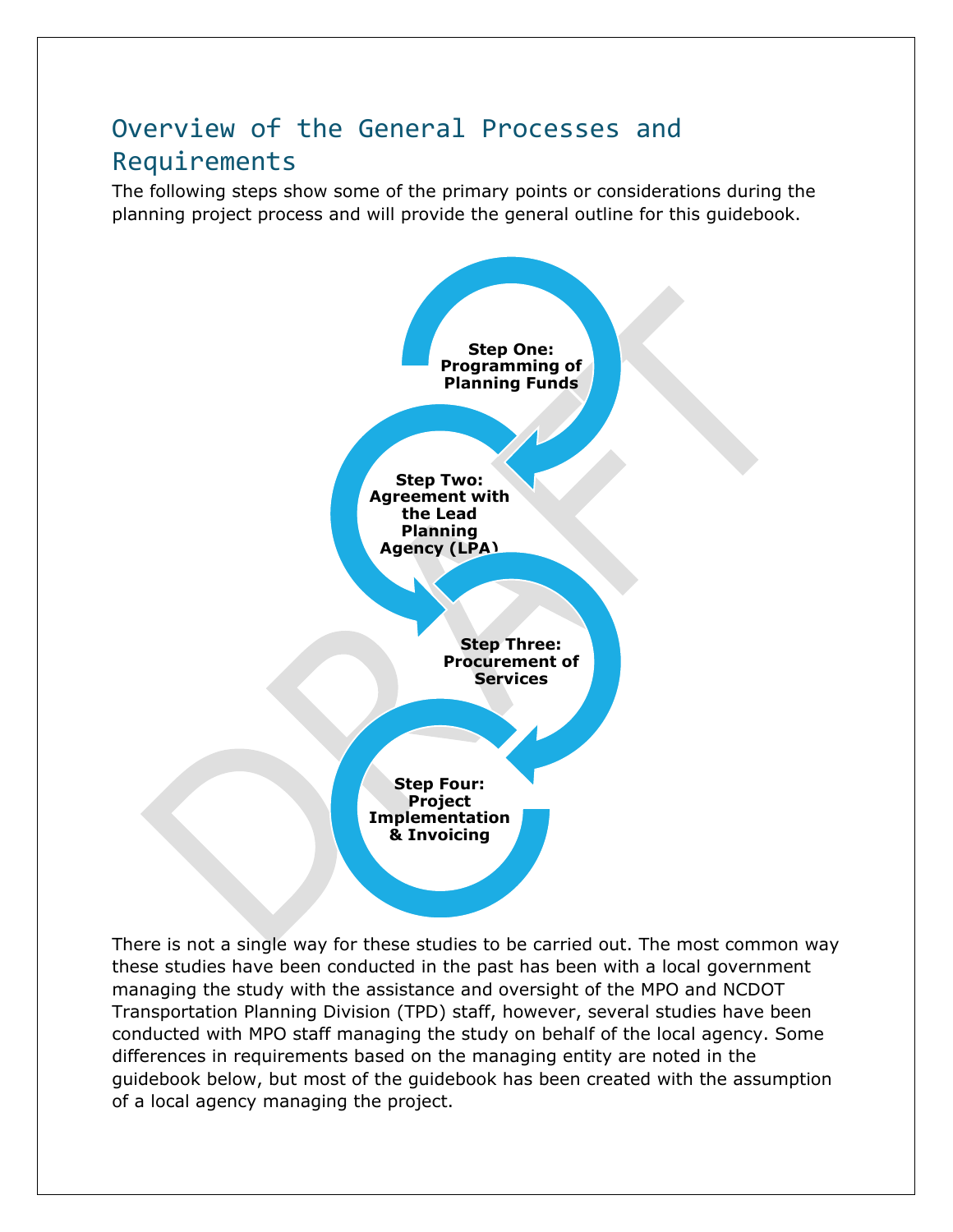# Programming of Planning Funds

All planning funds provided through the MPO are required to be reflected in the **Unified Planning Work Program (UPWP)** for the fiscal year in which the funds would begin to be utilized. Local partners interested in utilizing federal planning funds should work with MPO staff on providing application materials, coordinating with local officials, and making sure the funding request is accurately reflected in the MPO's UPWP.

# How Planning Funds Are Programmed in the UPWP

The MPO's current process for the programming of planning funds currently consists of a call for projects with local partners, usually in the fall and/or winter prior to the fiscal year. The MPO and its members may consider a range of criteria for evaluating potential projects. The current methodology is based on prior planning, geographic equity, and the qualitative assessment of the MPO's Prioritization Subcommittee.

# **General Steps for Programming New Planning Projects**



# **Project Delays & Carryovers**

Planning projects that are likely to be delayed should be coordinated with MPO staff. If a project is unlikely to begin (process its first invoice) by the end of the fiscal year, the project will need to be moved to the following fiscal year's UPWP with MPO TCC & Board approval.

Projects that begin- but do not finish- within the fiscal year in which they are programmed will be reflected in the following year's UPWP, with MPO TCC & Board approval. Projects unlikely to be completed should be coordinated with MPO staff as the UPWP is developed.

# **A Note on 80/20 Funding**

As of this writing, MPO-funded planning studies require a 20% local match. Projects that provide greater than 20% local match are not recommended as they require additional reporting to NCDOT. If an approved project does provide more than the 20% local match, invoices will still be required to be provided to the MPO after the federal funds are exhausted to document that the local funding programmed was accurate.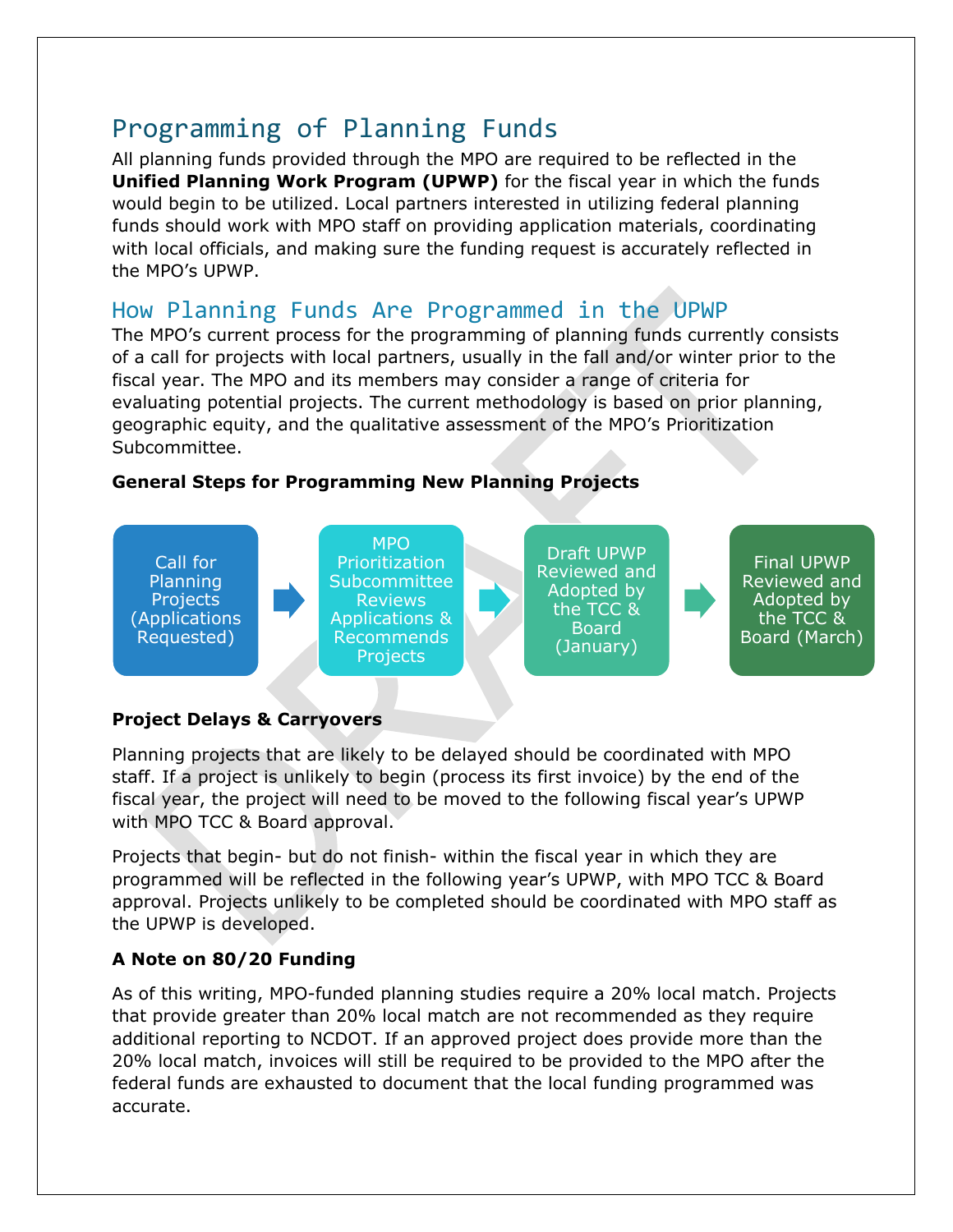## WHAT SUBRECIPIENTS NEED TO DO AT THIS STEP

- Be aware of the Call for Planning Projects from the MPO and submit application materials as required
- If your project is successful, review the UPWP to ensure the funding request is accurately reflected
- Work with local officials, as necessary, to ensure the local jurisdiction is aware of the local match required and financial obligations as part of the reimbursement process

## WHAT MPO STAFF NEEDS TO DO AT THIS STEP

- Program recommended projects into the Draft & Final UPWP
- Ensure the TIP reflects the necessary amount of STBGDA funding being "flexed" for planning purposes
- Coordinate projects and funding to LPA financial staff for incorporation in the LPA's budget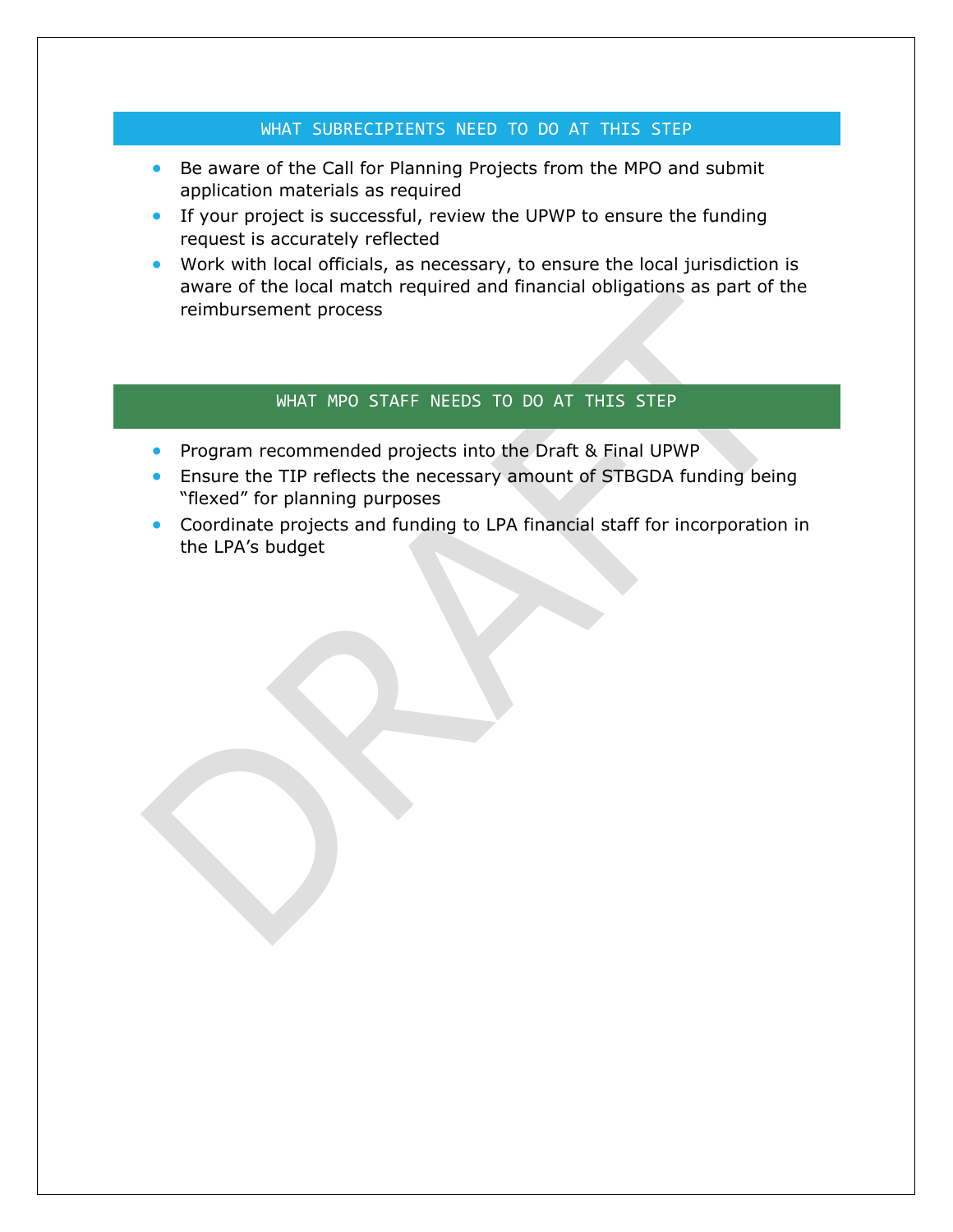# Agreement Between the Lead Planning Agency (LPA) and the Local Agency

After a project is programmed in the UPWP but before procurement may begin, an agreement between the Lead Planning Agency (LPA) and the Local Agency is required to be processed. This agreement lays out the terms for the project and the responsibilities of the LPA (Land of Sky Regional Council) and Local Agency.

# Locally Managed vs. MPO Managed

Most planning studies funded through the MPO are currently managed by local agencies but some have been managed by MPO staff. Prior to executing an agreement, the local agency should be clear about its expectations for project management. The differences in the process are outlined below.

# **Locally Managed MPO Managed**

- Local Partners Must Follow Requirements for Procurement & Project Implementation
- Consultant Invoices are Sent to the Local Agency
- The Local Agency Provides Requests for Reimbursement to the MPO with Documentation

- MPO Staff Must Follow Requirements for Procurement & Project Implementation
- Consultant Invoices are Sent to the LPA
- The LPA Bills the Local Agency for the Local Match

Determining whether a project will be managed by the local agency or by MPO staff will impact the terminology and terms of the agreement with the LPA.

# Processing the Agreement

The LPA Provides an Agreement to the Local Agency for Review and **Signatures** 

Any Requested Changes to the Agreement are Reviewed and Considered

Once Agreed, Signatures from All Required Parties are Provided & Copies are Provided to the LPA and Local **Agency** 

# Amendments to the Agreement

Amendments to the agreement, either due to changes in funding, timing, or scope of the project, are required to be reflected amendments to the agreement and reflected in the UPWP. Amendments to funding and scope are required to be reflected in agreements with the LPA prior to incorporating those changes into agreements with consultants.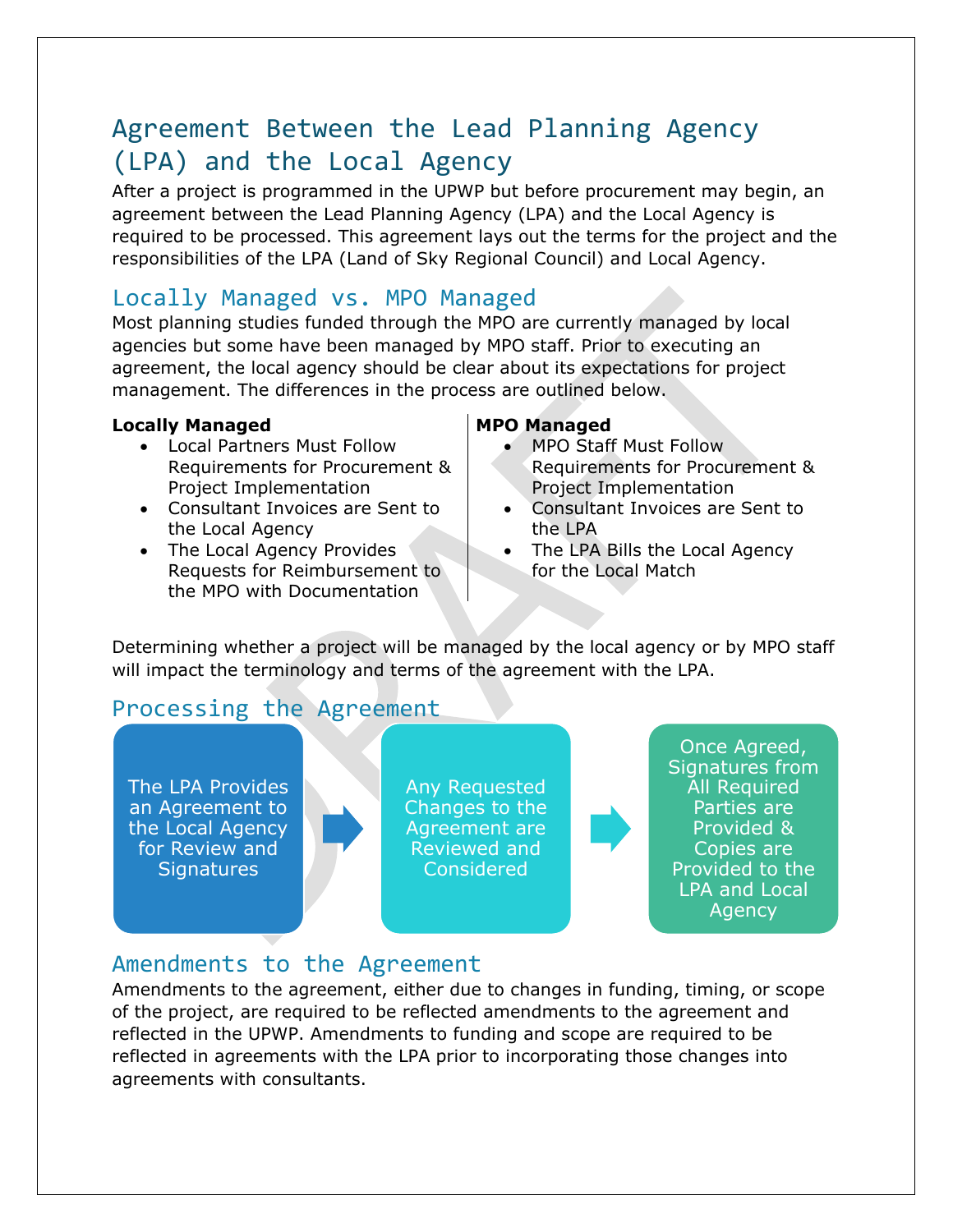# WHAT SUBRECIPIENTS NEED TO DO AT THIS STEP

- Review and provide comments (if any) on the agreement with the LPA
- Provide required signatures for the agreement and return to MPO staff
- Archive a copy of the fully-executed agreement

### WHAT MPO STAFF NEEDS TO DO AT THIS STEP

- Develop a draft agreement for review by the LPA
- Request signatures from the Executive Director and Finance Director of the LPA
- Send agreement to the local agency
- Archive a copy of the fully-executed agreement and provide a copy for the LPA Finance Staff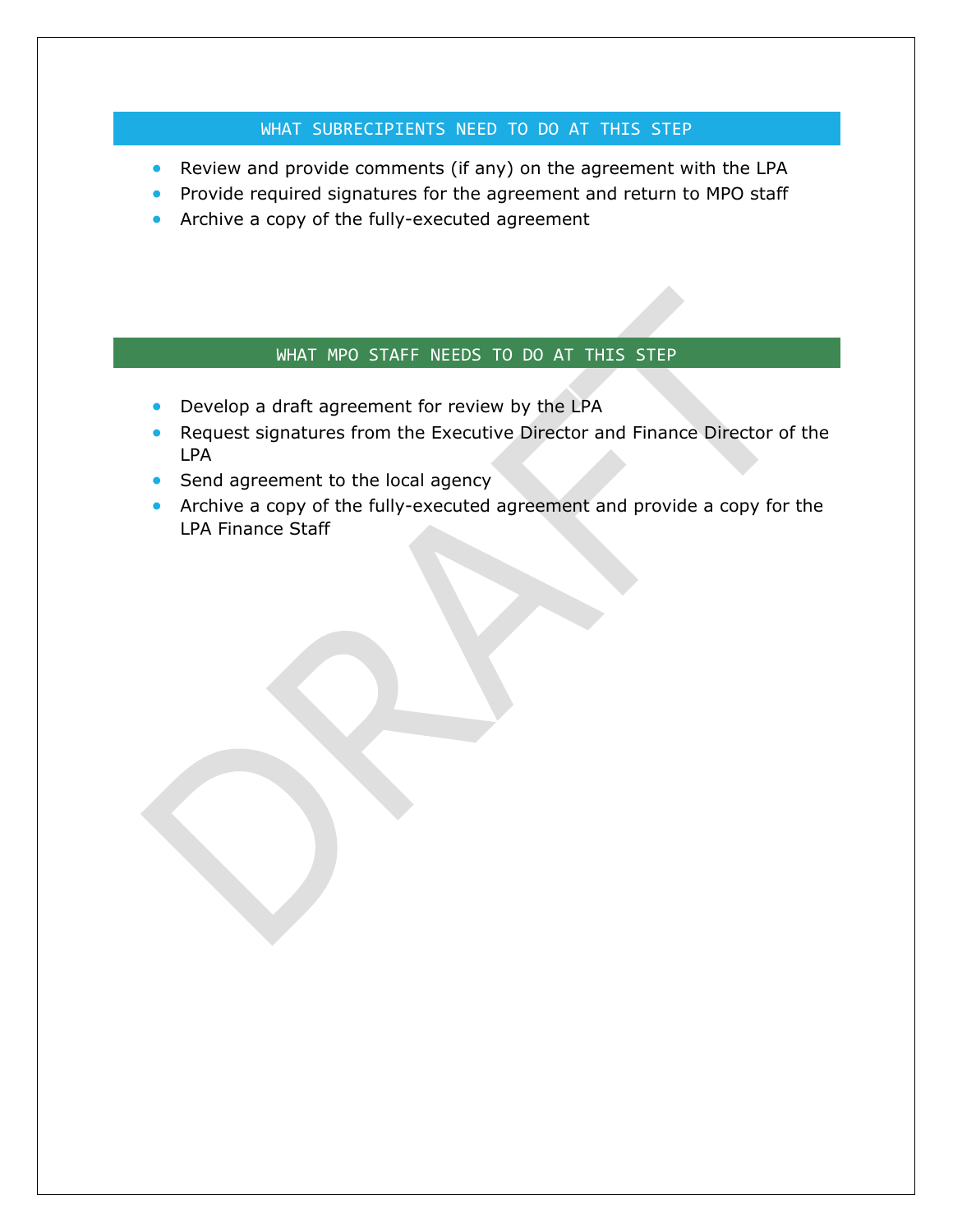# Procurement of Services

The procurement of services is one of the more technical and more important aspects of using federal funds. All federal and state regulations are required to be followed as part of the procurement process.

Procurement of services can technically work in two different ways: procuring the services of external consultants or team of consultants or just be assigning the work to local staff. The MPO has primarily dealt with procuring the services of an external consultant, but it is possible to utilize the funding for local staff- part of the process would be the same.

# General Steps in Procuring Consultant Services

# **1. Develop a Request for Qualifications (RFQ)**

The project manager will be responsible for developing a draft RFQ, advertising, and collecting responses. The RFQ should outline the general scope of the proposed project with the general intent of having a selection of potential firms to evaluate to see which is the best qualified in the eyes of the selection committee. General requirements:

- MPO staff and NCDOT Transportation Planning Division staff must review and approve the RFQ before it is released
- if there are questions or requests for clarification, responses should be made publicly so all interested parties are equally informed
- The RFQ should include deadlines, selection criteria, a maximum number of pages, and anything else requested by the MPO staff and NCDOT TPD coordinator
- The RFQ should NOT include a request for budgets and the selection criteria should NOT include an evaluation of the proposed budget
- The RFQ should be publicly advertised in appropriate forums
- Consultants should be given ample time to provide a response to the RFQ
- If the RFQ gets no or few responses, the project manager should coordinate with the MPO and NCDOT TPD about steps forward

# **2. Develop & Assemble a Selection Committee**

A Selection Committee is a group of stakeholders that will help to select the consultant based on the responses to the RFQ. This committee may or may not be the same as a the Streering Committee for the project. The project manager is generally responsible for assembling the Selection Committee and

General requirements:

• MPO staff and NCDOT TPD staff are required to be a part of the steering committee, besides that the selection committee may be made of members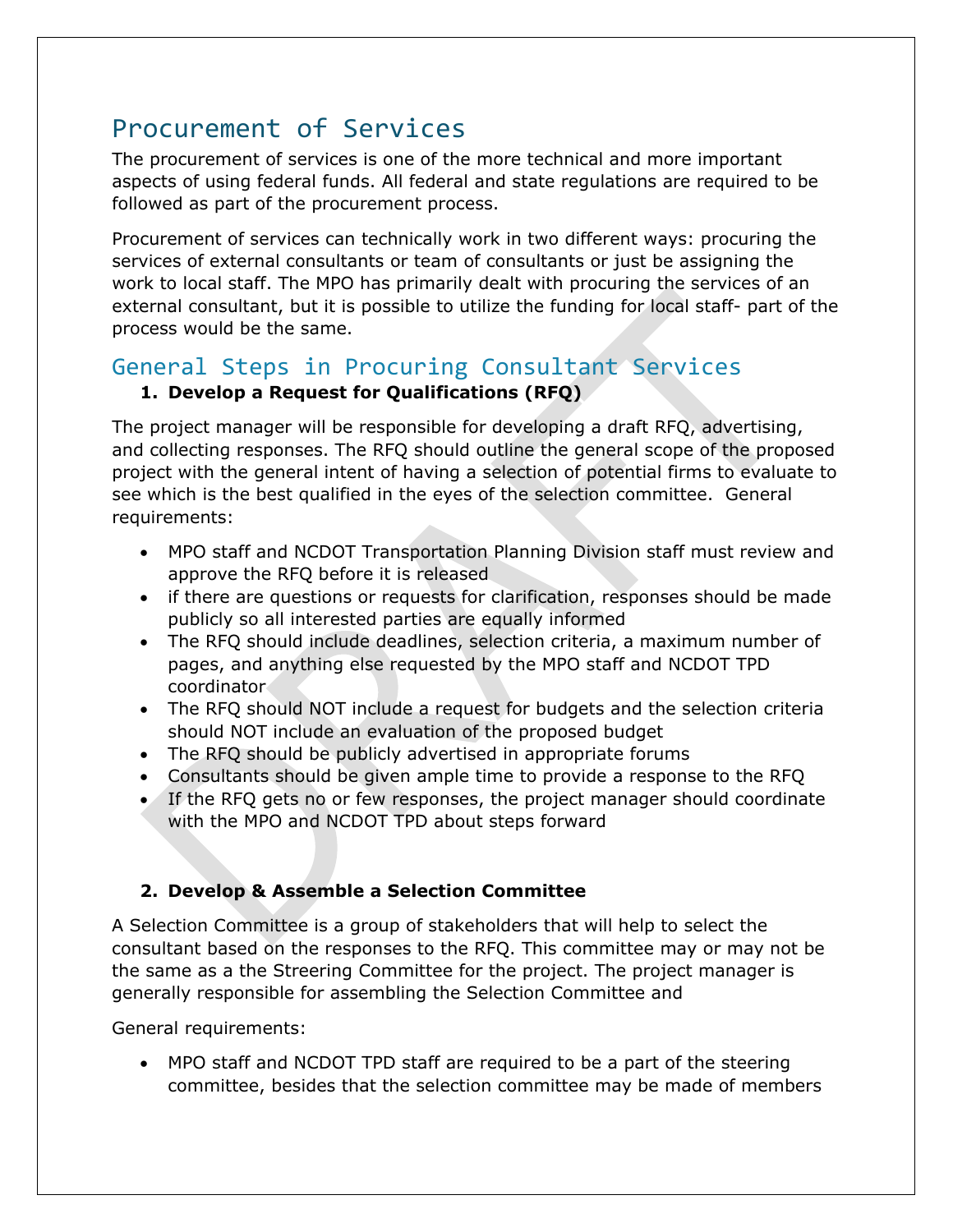at the project manager's discretion (so long as there are no conflicts of interest)

- Copies of responses should be provided to each selection committee member ahead of time
- Schedule a selection committee meeting

# **3. Select a Consultant**

The Selection Committee should recommend a consultant (or team of consultants) to be utilized for the study. The recommendation should be clearly documented with committee member preferences reflecting back on the criteria outlined in the RFQ. If the materials in the RFQ responses are not sufficient or the Selection Committee would prefer, interviews may be setup by the project manager.

General requirements:

- Clearly document the reasoning the Selection Committee selected the recommended consultant
- Consultant interviews are not required but are often helpful when there is not a clear consensus

# **4. Establish a Scope, Draft Contract, and Manday Estimates With Consultant**

Once a consultant is selected, the project manager should work with the selected consultant to draft a scope, manday estimate spreadsheet, as well as a draft contract.

**Scope**- the scope of work should detail the tasks to be completed by the consultant as part of the study and be agreed to by the project manager and consultant. The scope of work needs to be reviewed by the NCDOT TPD Coordinator.

**Manday Estimate "Form"-** this item reflects the estimated amount of funding to be utilized for each task. The information required includes consultant staffing, approved rates, and estimated hours per task. The Manday Estimate "Form" is required to be approved by NCDOT before moving forward with a contract.

NOTE: a project may utilize a consultant that is not pre-approved by NCDOT but this will make the approval process much longer and will require the consultant to register with NCDOT and have its rates approved.

# **5. Notice to Proceed**

Once the Scope and Manday Estimate "Forms" are completed and approved, NCDOT will issue a notice to proceed to the project manager. After the project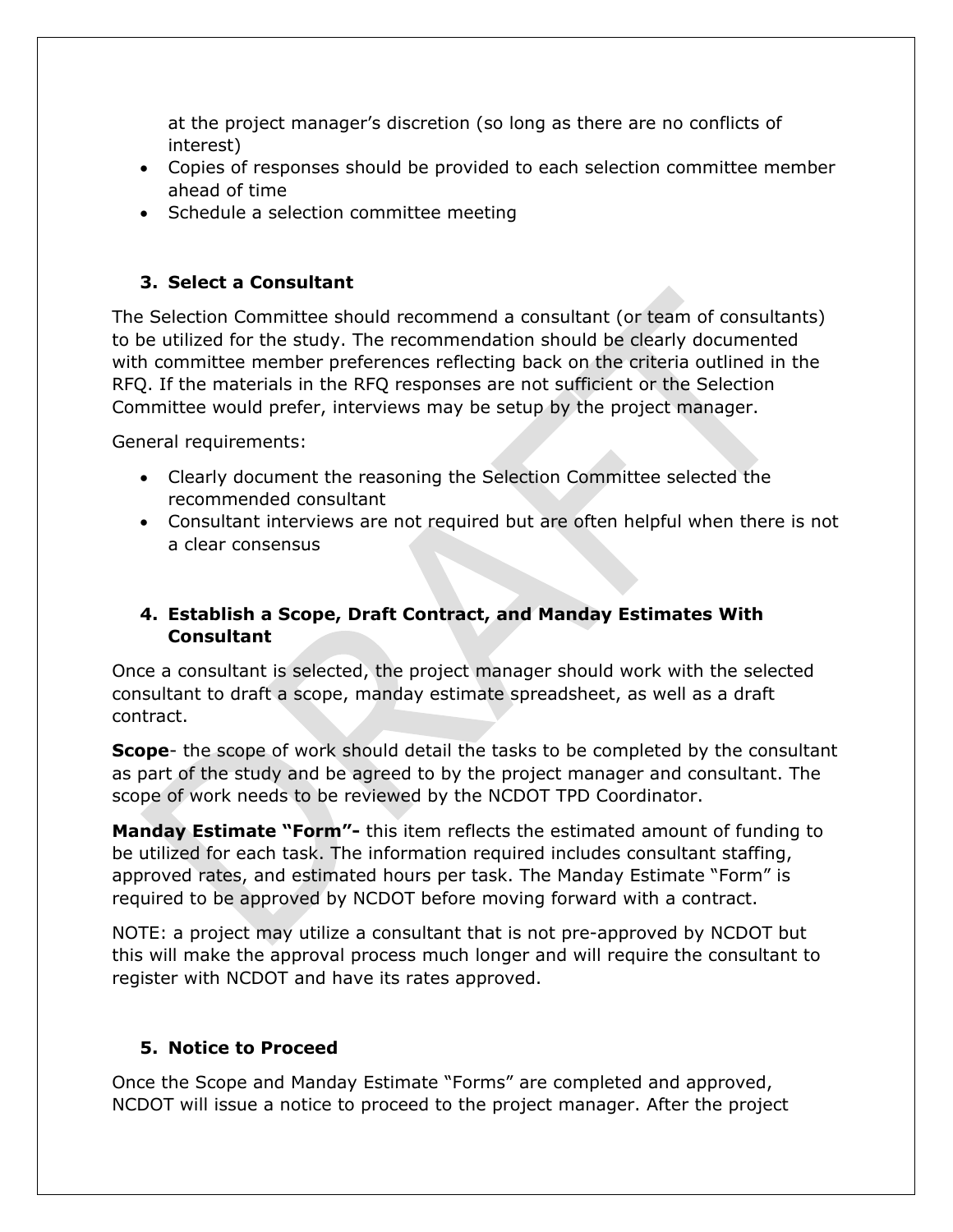manager has received a notice to proceed, the contract between the agency and the consultant should be executed. Copies of the contract should be sent to NCDOT and the MPO once finalized.

### **6. Contract with the Consultant**

After NCDOT approves the scope of work and manday estimates, the local agency may proceed with executing a contract with the consultant. Copies of the contract should be provided to the MPO and NCDOT TPD.

# **ADDITIONAL MATERIALS ON PROCUREMENT REQUIREMENTS FROM NCDOT ARE PROVIDED IN THE APPENDICES**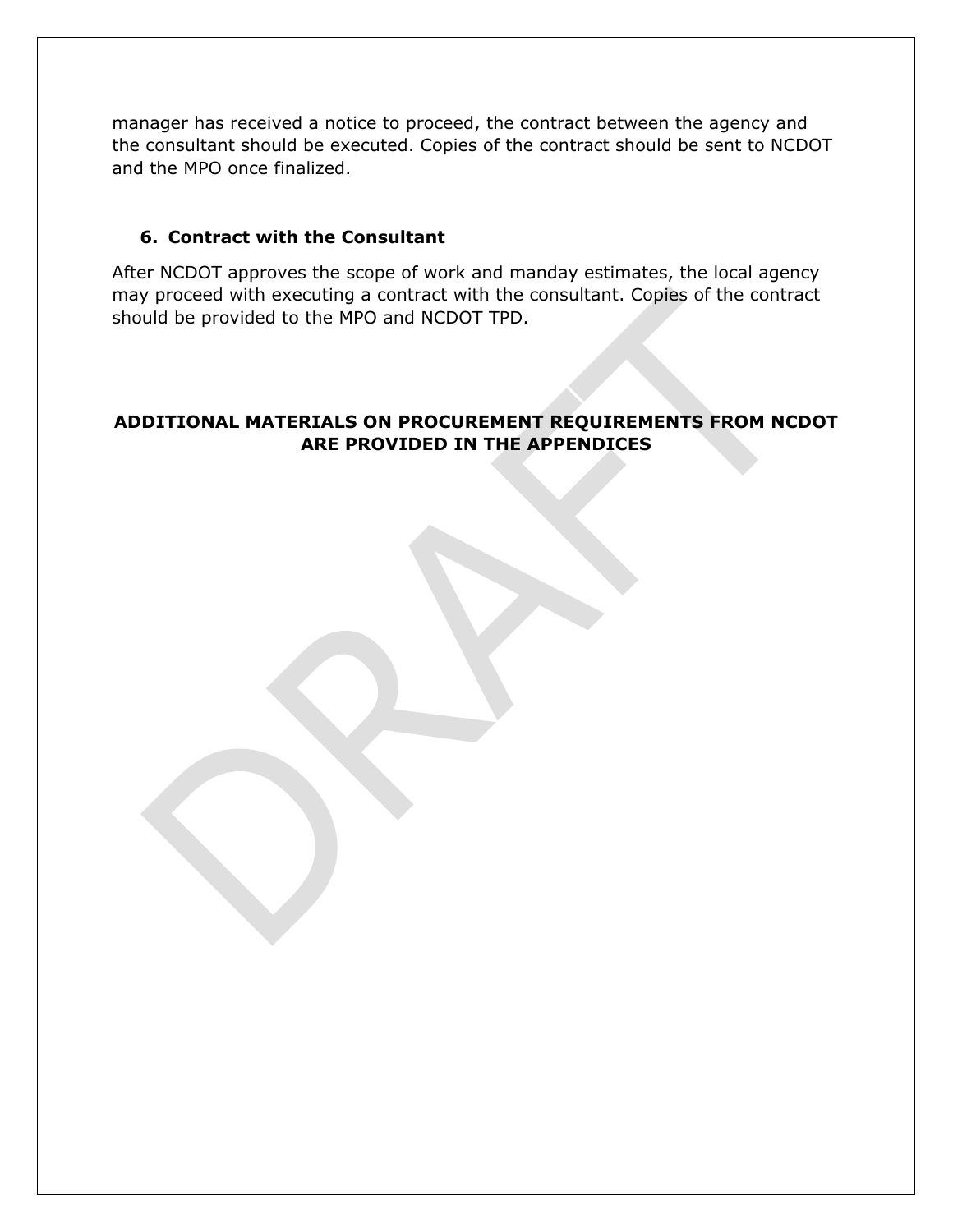# Project Implementation & Invoicing

The primary goal in the implementation phase of the project should be to ensure the study is as effective and helpful to the community as possible. However, there are still more requirements to be followed as it includes monitoring and invoicing for the reimbursement of planning funds.

# **Participation of Planning Partners in the Planning Process**

- MPO and NCDOT TPD staff should be included on the project's steering committee
- MPO and NCDOT TPD staff should be included in all steering committee meetings
- Draft and Final documents should be shared with MPO and NCDOT TPD staff

# **Invoicing**

The federal funding for planning studies work on a reimbursement basis. This is important for subrecipients to acknowledge as that means the local agency will need to pay in-full for invoices received as part of the study and then request the 80% federal share from the LPA.

# Process for Requesting Reimbursements



## Request for Reimbursement Requirements

Requests for Reimbursement have several elements that are required in order for MPO staff to give the approval to pay. The elements are:

- **Cover Letter** from the Local Agency that clearly states the request, the project affiliated with the request, the total amount of funding in the request, the 80% federal share, and the 20% local share
- **Progress Report** that summarizes the tasks that were accomplished or in which progress was made, as related to the approved scope of work
- **Proof of Payment** that shows the consultant was paid in-full by the local agency
- **Copies of Invoices** from the consultant to the local agency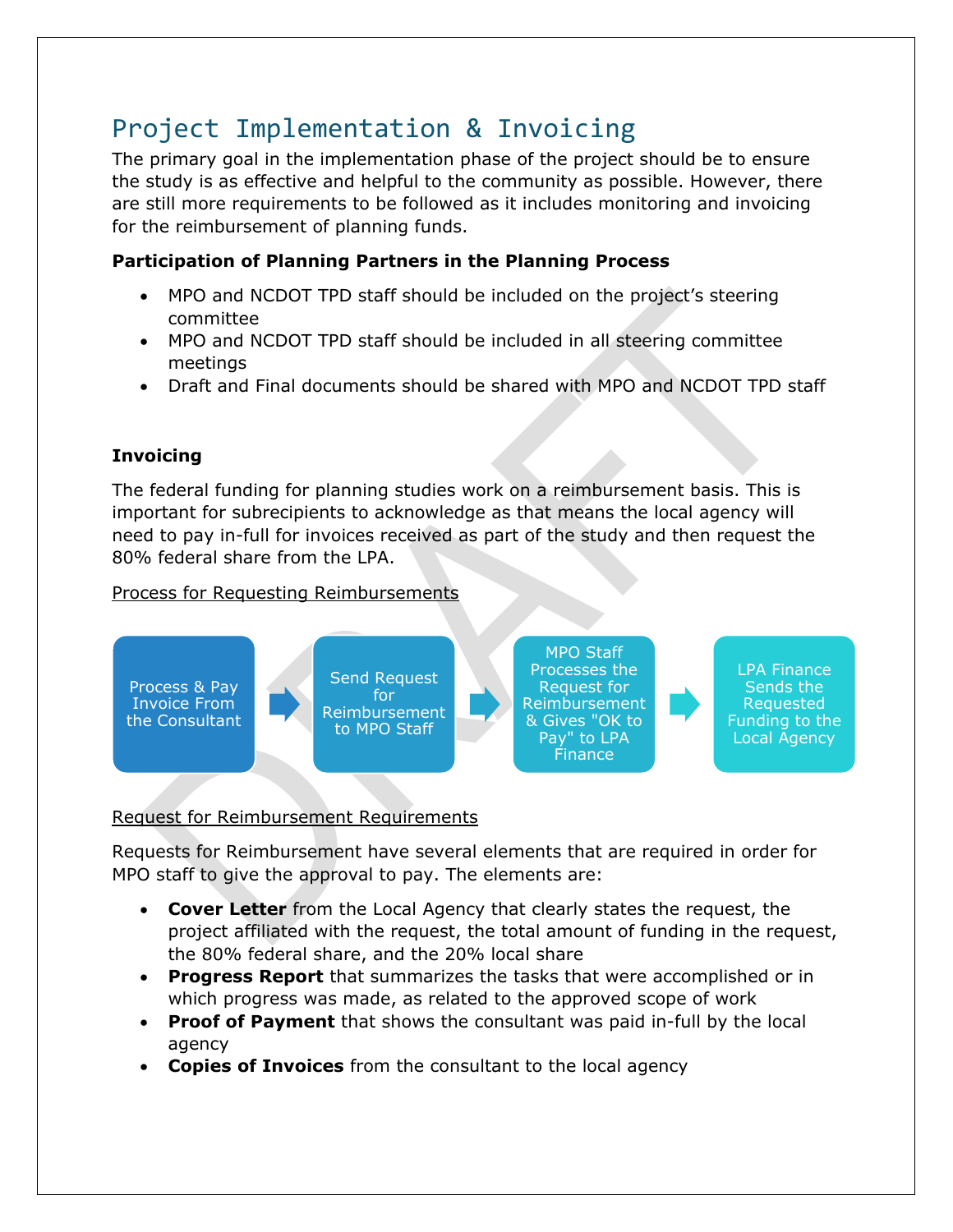### **Refusal to Reimburse**

MPO staff may refuse to reimburse local agencies in cases in which any steps of the process are considered to be lacking or if documentation is insufficient. If procurement processes were not properly followed and a notice to proceed has not been issued, MPO staff will not reimburse any project expenditures.

## **Changes to Projects**

It is not infrequent that projects may require amending after they have started, whether that is a change in dates, funding amounts, or scope.

- **Changes In Dates** the most important is the start date. If a project is unable to begin and process invoices by the end of the fiscal year in which it is programmed, MPO staff will need to be contacted to move the study to the following FY UPWP. Changes in end dates specified in the agreement between the local agency and LPA will require an amendment to the agreement.
- **Changes to Funding** if a project need more or less funding, it is required to be accurately reflected in the MPO's UPWP, agreement between the LPA and local agency, as well as the agreement between the consultant and the local agency.
- **Changes to Scope** if a project changes scope from what was in initial agreements, the changes will need to be reflected in the agreement between the LPA and local agency, the consultant and local agency, and (if substantial enough) the MPO's UPWP.

## WHAT SUBRECIPIENTS NEED TO DO AT THIS STEP

- Manage the project and consultants
- Ensure MPO and NCDOT TPD staff are on the steering committee and invited to steering committee meetings
- Provide necessary documentation to MPO staff on a quarterly basis for reimbursements

## WHAT THE MPO NEEDS TO DO AT THIS STEPWHAT THE MPO NEEDS TO DO AT

- Attend steering committee meetings
- Review and receive draft planning materials
- Process invoices and requests for reimbursementIssue a Call for Planning Projects for the upcoming fiscal year
- Work with the Prioritization Subcommittee to develop project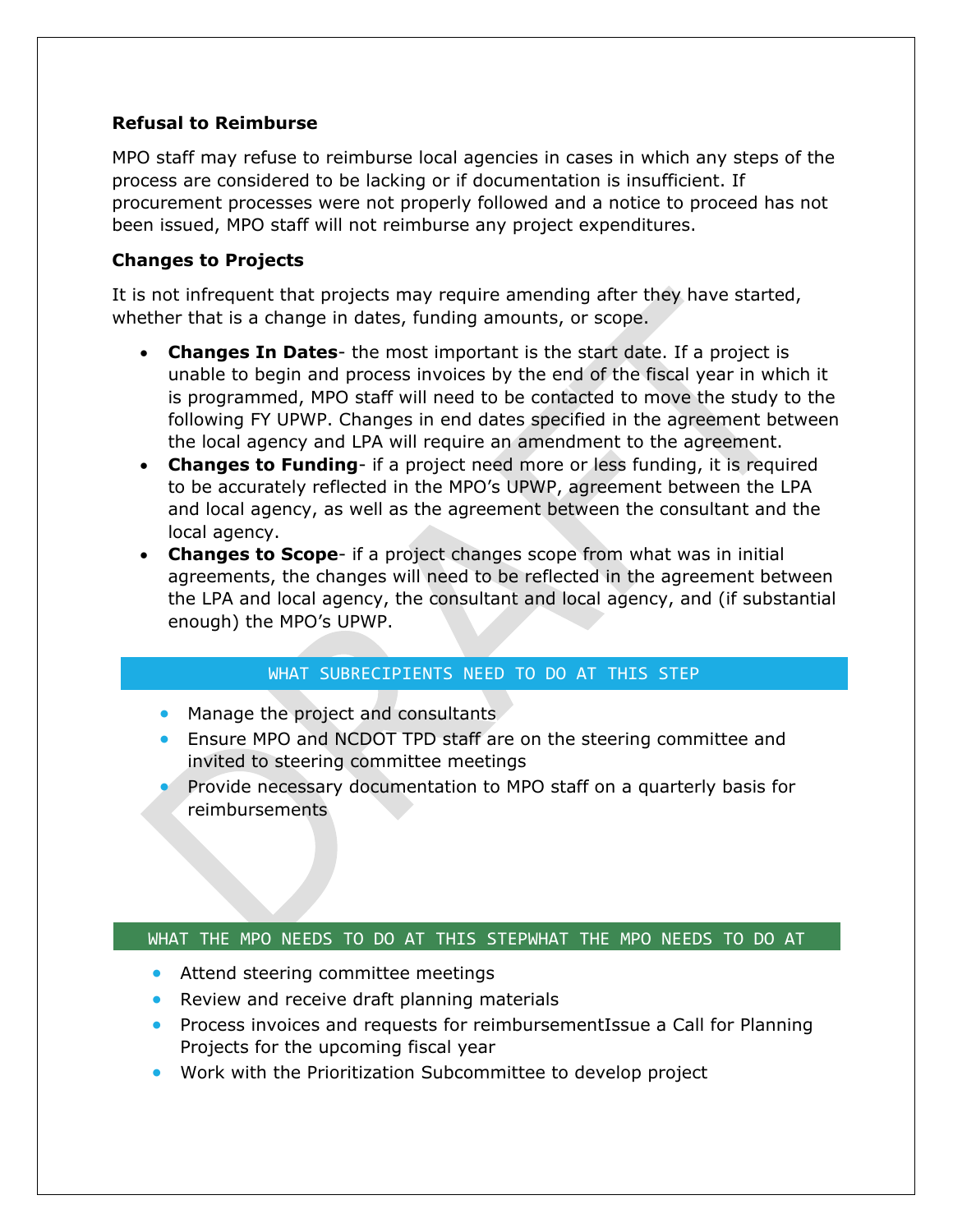# **Item 4C:**

# **Safe Streets for All**

USDOT recently released the Notice of Funding Opportunity for a new grant program from the Bipartisan Infrastructure Law, Safe Streets for All. MPO staff will present on the grant and how the region can potentially take advantage of the funding program.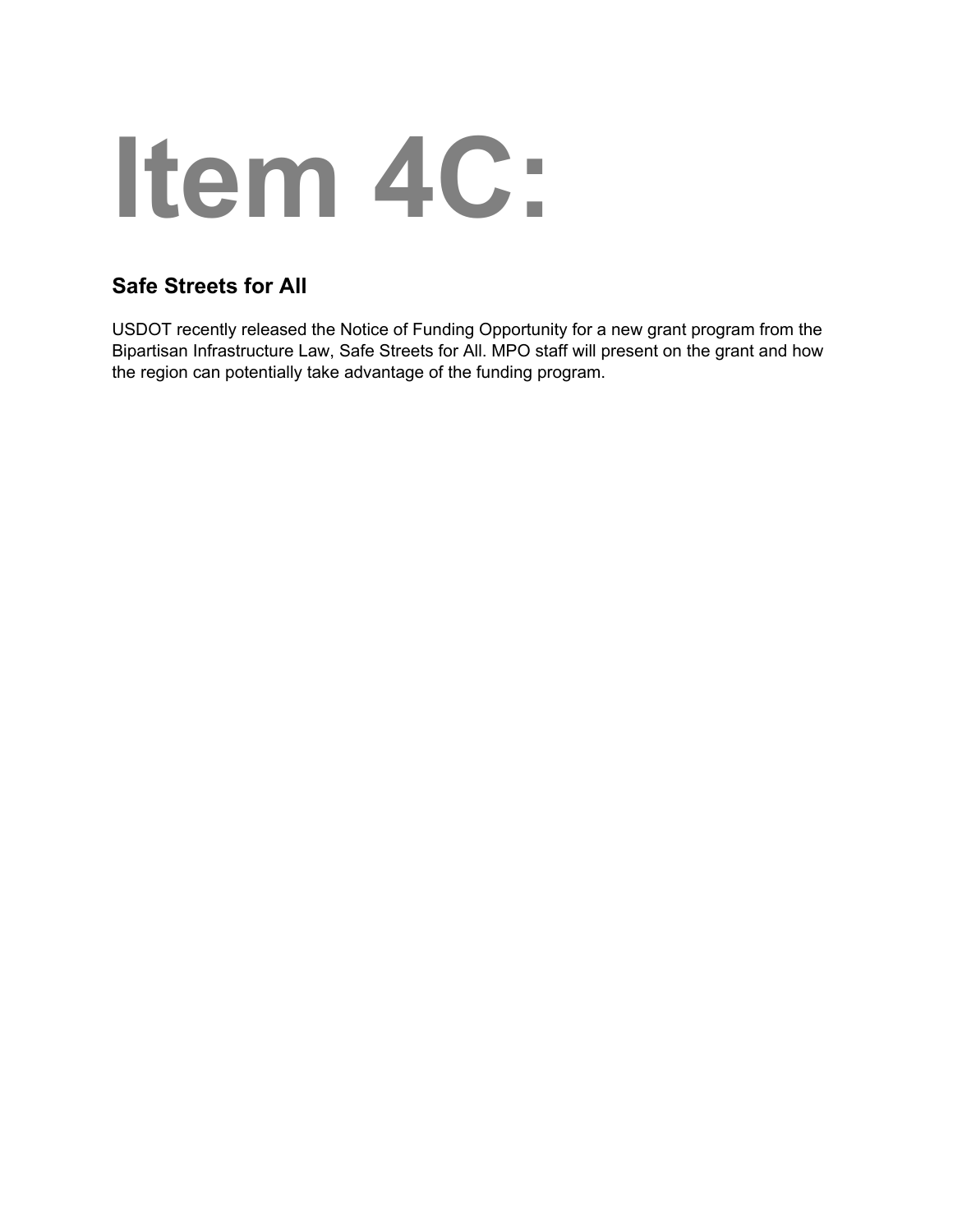# **Item 4D:**

# **MTP 2050 Maintenance Summary**

Within the French Broad River MPO and across the state, NCDOT is required to publish a schedule of State highway maintenance projects. This five-year schedule is the Highway Maintenance Improvement Program (HMIP). The HMIP includes the anticipated funding sources for the improvement, a list of any changes made from the previous year's HMIP, and the reasons for the changes. This cost estimate includes three main categories -formally independent categories: bridge repair project, general maintenance projects, and pavement projects. In previous years prior to 2020, the NCDOT maintained asset management through three independent maintenance programs. These three distinct programs were merged and are now managed under a single "Highway Maintenance Improvement Program". The new unified HMIP is not to be confused with the prior HMIP which only included pavement assets.

The current five-year **Statewide Estimated Cost is \$2.29 Billion for the state's bridges, \$2.75 anticipated costs for general maintenance, and \$2.63 billion towards pavement projects statewide**. Of the estimated cost within the region, French Broad River MPO member counties are estimated to have 219.9 million toward bridge maintenance programs (approximately 9.6% of state estimates) and 112 million toward pavement preservation (4.3%)

### **Bridge Projects**

NCDOT's Highway Maintenance Improvement program identified 89 bridge projects in the five counties that make up the MPO's local county members. This number is just shy of representing 10% of the statewide number of bridge projects in the state. Within the five counties, Haywood County and Madison County have the most bridge projects in the next 5 years with 27 projects. Buncombe County follows with 17 projects, Henderson has 12 projects and Transylvania has six.

|                     | <b>Number of Bridge</b><br>Projects | <b>Bridge Total</b> | <b>Bridge Average</b> |
|---------------------|-------------------------------------|---------------------|-----------------------|
| <b>Buncombe</b>     | 17                                  | \$49,199,574        | \$2,894,092           |
| Haywood             | 27                                  | \$112,842,381       | \$4,179,347           |
| <b>Henderson</b>    | 12                                  | \$22,379,099        | \$1,864,924           |
| <b>Madison</b>      | 27                                  | \$30,693,760        | \$1,136,805           |
| <b>Transylvania</b> | 6                                   | \$4,768,500         | \$794,750             |
| <b>Region</b>       | 89                                  | \$219,883,315       | \$2,470,599           |
| <b>Division 13</b>  | 44                                  | \$79,893,334        | \$1,815,757           |
| <b>Division 14</b>  | 27                                  | \$112,842,381       | \$4,179,347           |

*Table 1: Bridge Projects and Estimated Costs*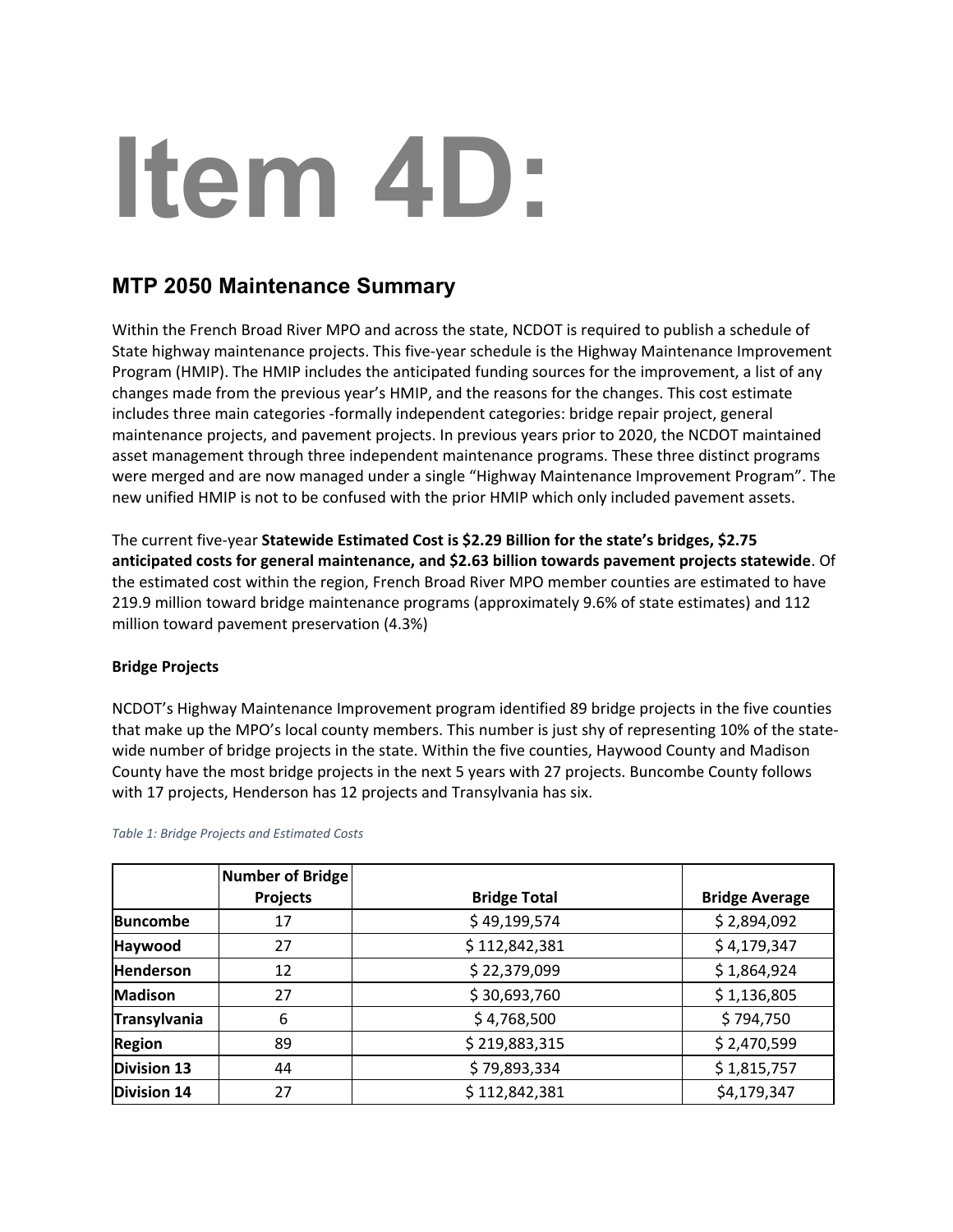### **Pavement Projects**

**Pavement Maintenance** is a catch-all for much of the highway preservation program. Prior to 2020, it was the only item in the HMIP before Bridges and General Maintenance was included. Pavement Maintenance includes pavement resurfacing, rehabilitation, and pavement preservation. This is a triagelike system based on the condition of the road surface as identified. For pavement in decent condition, the division may elect for pavement preservation.

**Resurfacing**: A hot mix asphalt overlay of an existing roadway. Resurfacing may consist of one or two lifts of asphalt surface course and may also consist of milling and replacing asphalt layers, microsurfacing, and other treatments. To minimize cost, a road should be resurfaced prior to the need for significant patching. The maximum thickness of resurfacing is two inches.

**Rehabilitation**: Significant work done to a road in poor to low fair condition, or to a road requiring additional structure due to increased traffic loads. Rehabilitation frequently includes full-depth patching, leveling, deep milling, or multiple lift overlays.

**Preservation**: A treatment applied to a road in high fair to good condition that extends the pavement service life without substantially increasing the pavement structure (thickness). Typical pavement preservation treatments include bituminous surface treatments (chip seals), thin lift asphalt overlays, crack sealing, microsurfacing, and diamond grinding on concrete roadways.

The term *"Pavement Preservation Programs and Activities"* means programs and activities employing a network level, long-term strategy that enhances pavement performance by using an integrated, costeffective set of practices that extend pavement life, improve safety, and meet road user expectations.

|                    |                 |              |                   |                      | <b>Miles per</b> |
|--------------------|-----------------|--------------|-------------------|----------------------|------------------|
|                    | <b>Projects</b> | <b>Miles</b> | <b>Total Cost</b> | <b>Cost per Mile</b> | project          |
| <b>Buncombe</b>    | 429             | 303.31       | \$45,886,658      | \$151,289            | 0.7              |
| Haywood            | 149             | 114.56       | \$16,817,139      | \$146,798            | 0.8              |
| <b>Henderson</b>   | 140             | 153.32       | \$20,351,150      | \$132,736            | 1.1              |
| <b>Madison</b>     | 43              | 73.70        | \$15,885,406      | \$215,536            | 1.7              |
| Transylvania       | 81              | 98.91        | \$13,018,890      | \$131,624            | 1.2              |
| <b>Region</b>      | 842             | 743.80       | \$111,959,244     | \$150,524            | 0.9              |
| <b>Division 13</b> | 472             | 377.01       | \$61,772,064      | \$163,849            | 0.8              |
| <b>Division 14</b> | 370             | 366.79       | \$50,187,180      | \$136,828            | 1.0              |

### *Table 4: Pavement Project Distribution*

Because the Highway Maintenance Improvement Program (HMIP) distributes to the Divisions, filtering the MPO vs RPO various maintenance projects is imperfect looking forward as it is based on the needs identified by the division's engineers. However, looking at the full five-county network we can get a rough generalization of overall patterns. For example, while Transylvania received the fewest bridge projects, they are seeing more roadway/road surface projects and the inverse is true for Madison. Buncombe, Henderson, and to a lesser extent, Haywood is seeing moderate amounts of attention based on their road network.